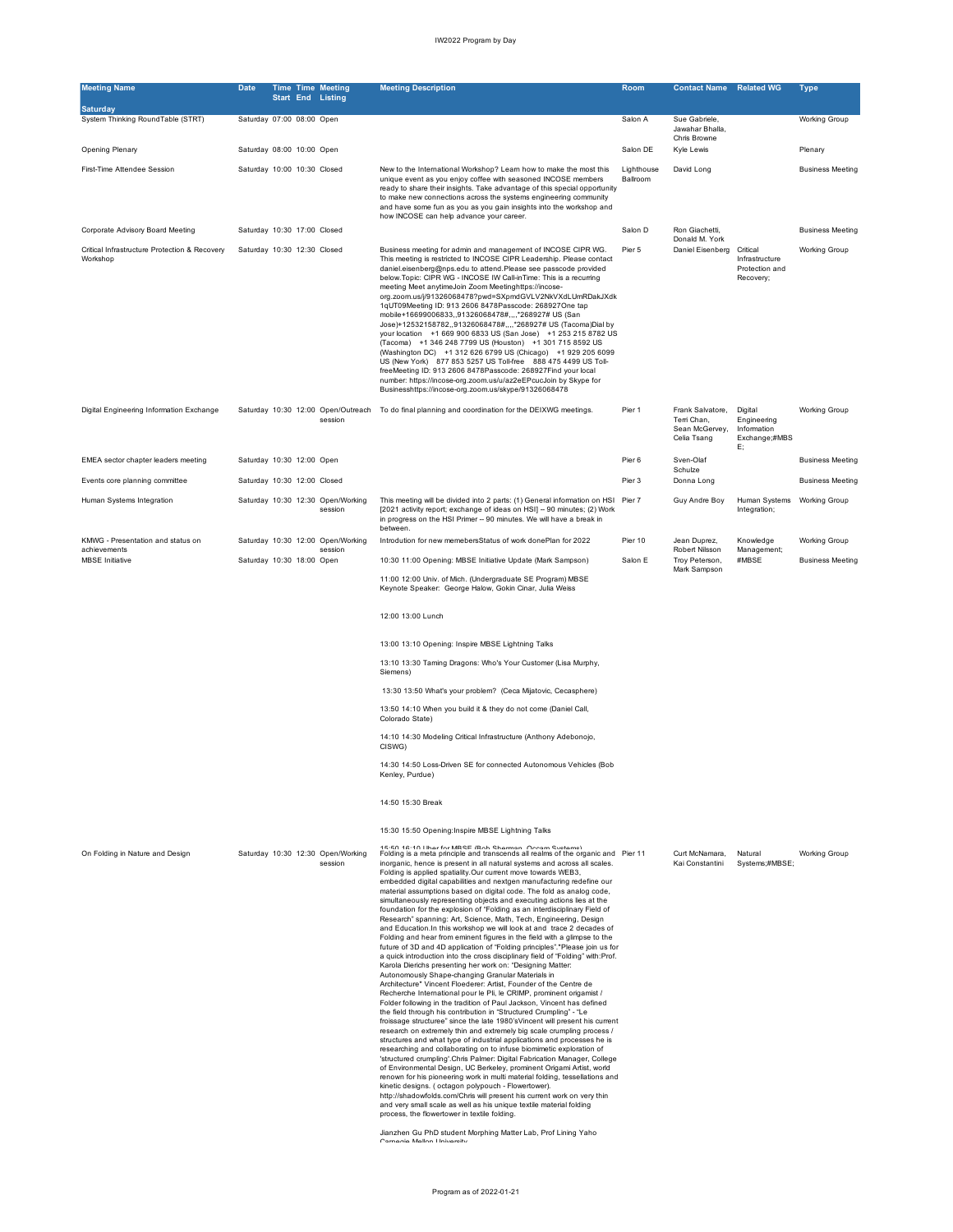| <b>Meeting Name</b>                                                                                                     | Date                        |  | <b>Time Time Meeting</b><br><b>Start End Listing</b> | <b>Meeting Description</b>                                                                                                                                                                                                                                                                                                                                                                                                                                                                                                                                                                                              | Room     | <b>Contact Name</b>                                        | <b>Related WG</b>                                                                                                                                                                                                                                                                                                                                                | Type                             |
|-------------------------------------------------------------------------------------------------------------------------|-----------------------------|--|------------------------------------------------------|-------------------------------------------------------------------------------------------------------------------------------------------------------------------------------------------------------------------------------------------------------------------------------------------------------------------------------------------------------------------------------------------------------------------------------------------------------------------------------------------------------------------------------------------------------------------------------------------------------------------------|----------|------------------------------------------------------------|------------------------------------------------------------------------------------------------------------------------------------------------------------------------------------------------------------------------------------------------------------------------------------------------------------------------------------------------------------------|----------------------------------|
| <b>STEM Initiative Workshop</b>                                                                                         |                             |  | Saturday 10:30 14:00 Open/Working<br>session         | After registering, you will receive a confirmation email containing<br>information about joining the meeting.                                                                                                                                                                                                                                                                                                                                                                                                                                                                                                           | Salon F  | Bill Chown,<br>Caitlyn Singam,<br>Carlee Bishop            | <b>STEM Initiative</b>                                                                                                                                                                                                                                                                                                                                           | <b>Working Group</b>             |
|                                                                                                                         |                             |  |                                                      | For more information click on the invite link:<br>https://discord.gg/uv2nhrKzyQ<br>or see the web page at https://www.incose.org/2021-incose-ux-<br>redesign/system-initiative                                                                                                                                                                                                                                                                                                                                                                                                                                          |          |                                                            |                                                                                                                                                                                                                                                                                                                                                                  |                                  |
| Systems of Systems Working Group Sessions Saturday 10:30 12:00 Open/Working                                             |                             |  | session                                              | This will be a working session addressing current SoS WG initiatives                                                                                                                                                                                                                                                                                                                                                                                                                                                                                                                                                    | Salon A  | Judith Dahmann, System of<br>Alan Harding                  | Systems;<br>Complexity;<br>Power and<br>Energy                                                                                                                                                                                                                                                                                                                   | Working Group                    |
| Systems Science Working Group - 1A -<br>Welcome to SSWG                                                                 |                             |  | Saturday 10:30 11:30 Open/Working<br>session         |                                                                                                                                                                                                                                                                                                                                                                                                                                                                                                                                                                                                                         | Salon G  | Javier Calvo-<br>Amodio.<br>James Martin                   | #MBSE;                                                                                                                                                                                                                                                                                                                                                           | <b>Working Group</b>             |
| <b>Technical Operations Assistant Directors</b><br>meeting                                                              | Saturday 10:30 12:00 Closed |  |                                                      | Pending                                                                                                                                                                                                                                                                                                                                                                                                                                                                                                                                                                                                                 | Salon BC | Chris Hoffman,<br>Olivier Dessoude                         | meeting                                                                                                                                                                                                                                                                                                                                                          | Admin/Committee Business Meeting |
| Social Systems WG Opening Session                                                                                       |                             |  | Saturday 11:00 12:00 Open/Working<br>session         | 5 min - Introductions20 min - Talk: Social Systems WG Update5 min -<br>QA and breakout instructions10 min - breakout sessions with host pop-<br>ins15 min - reconvene and discussion5 min - Closing                                                                                                                                                                                                                                                                                                                                                                                                                     | Pier 8   | Randall Anway                                              | Social<br>Systems;#MBSE;                                                                                                                                                                                                                                                                                                                                         | <b>Working Group</b>             |
| System Thinking RoundTable (STRT)                                                                                       | Saturday 12:00 13:00 Open   |  |                                                      |                                                                                                                                                                                                                                                                                                                                                                                                                                                                                                                                                                                                                         | Salon A  | Sue Gabriele,<br>Jawahar Bhalla,<br>Chris Browne           |                                                                                                                                                                                                                                                                                                                                                                  | Working Group                    |
| <b>Technical Operations Working Group</b><br>Leadership luncheon                                                        | Saturday 12:00 13:00 Closed |  |                                                      | o Give information to WG chairso Opportunity for WG chairs to express<br>their needso INCOSE President and President Elect will be attending                                                                                                                                                                                                                                                                                                                                                                                                                                                                            | Salon BC | Chris Hoffman,<br>Olivier Dessoude                         |                                                                                                                                                                                                                                                                                                                                                                  | <b>Business Meeting</b>          |
| CSWG Kickoff and Primer Future Revisions                                                                                |                             |  | Saturday 13:00 15:00 Open/Working<br>session         | Kick off session of the Complex Systems Working Group and initial<br>framing of the long term comments received on the Complexity Primer.                                                                                                                                                                                                                                                                                                                                                                                                                                                                               | Salon A  | Michael Watson                                             | Complex<br>Systems;                                                                                                                                                                                                                                                                                                                                              | <b>Working Group</b>             |
| Future of Systems Engineering - Realizing the Saturday 13:00 17:00 Open/Outreach<br>Systems Engineering Vision Workshop |                             |  | session                                              | Zoom Session Registration Request: https://incose-<br>org.zoom.us/meeting/register/tJwlcO6gpzwtHNbtTnswXZ-<br>gQDITjV4Z8GQp Detailed Meeting Agenda (To be Refined):1300-1315<br>Welcome, Introductions, and Logistics (15 minutes)1315-1330 Context<br>for FuSE1330-1345 Systems Engineering 2025 Roadmap1345-1400<br>FuSE Projects Dashboard including Working Group & Systems<br>Community Collaborations1400-1415 FuiSE Projects Coverage<br>Matrix1415-1445 Need for Additonal FuSE Projects1445-1500<br>Break1500-1515 Framework Template1515-1645 Framing the Vision<br>Realization1645-1700 Summary and Closing | Salon BC | <b>William Miller</b>                                      | Agile Systems<br>and Systems<br>Engineering; Artifi<br>cial Intelligence<br>Systems;Complex<br>Systems; Human<br>Systems<br>Integration; Social<br>Systems; Systems<br>and Software<br>Interface;System<br>s<br>Science; Systems<br>Security<br>Engineering;FuS<br>E Initiative                                                                                  | <b>Working Group</b>             |
| Natural systems in product development and Saturday 13:00 14:30 Open/Working<br>SE                                      |                             |  | session                                              | Applications of natural systems in product development and SE                                                                                                                                                                                                                                                                                                                                                                                                                                                                                                                                                           | Pier 3   | Curt McNamara,<br>Alex Wolf,<br>Dennis Tuckowsk            | Natural<br>Systems;#MBSE;                                                                                                                                                                                                                                                                                                                                        | <b>Working Group</b>             |
| Resilient Systems Working Group                                                                                         |                             |  | Saturday 13:00 15:00 Open/Working<br>session         | Review of Resilient Engineering and Loss-Driven Systems Engineering<br>papers for inclusion in SEBoK and SEH v5.                                                                                                                                                                                                                                                                                                                                                                                                                                                                                                        | Salon H  | Kenneth Cureton Resilient                                  | Systems;                                                                                                                                                                                                                                                                                                                                                         | Working Group                    |
| Systems Science Working Group - 1B -<br>Systems Science and Enterprise Systems<br><b>Collaborative Session</b>          |                             |  | Saturday 13:00 15:00 Open/Working<br>session         |                                                                                                                                                                                                                                                                                                                                                                                                                                                                                                                                                                                                                         | Salon G  | Javier Calvo-<br>Amodio.<br>James Martin,<br>Tom McDermott | #MBSE;                                                                                                                                                                                                                                                                                                                                                           | <b>Working Group</b>             |
| IS2022 Technical review                                                                                                 | Saturday 13:30 16:30 Closed |  |                                                      | Finalization of IS2022 reviews and draft program                                                                                                                                                                                                                                                                                                                                                                                                                                                                                                                                                                        | Pier 7   | Dave Walden                                                |                                                                                                                                                                                                                                                                                                                                                                  | <b>Business Meeting</b>          |
| Outreach                                                                                                                |                             |  | Saturday 13:30 14:30 Open/Working<br>session         | Outreach Strategic Focus for 2022                                                                                                                                                                                                                                                                                                                                                                                                                                                                                                                                                                                       | Pier 1   | Dr. Julia Taylor                                           | Artificial<br>Intelligence<br>Systems;Automot<br>ive;Complex<br>Systems; Decision<br>Analysis; Defense<br>Systems;Global<br>Earth<br>Observation<br>System of<br>Systems<br>(GEOSS); Healthc<br>are;Human<br>Systems<br>Integration; MBSE<br>Initiative; MBSE<br>Patterns;NAFEM<br>S-INCOSE<br>Systems<br>Modeling &<br>Simulation; Natura<br>I Systems; Object- | <b>Business Meeting</b>          |

l Systems;Object-<br>
Driented Systems<br>
Engineering<br>
Method<br>
(OOSEM);PM-SE<br>
Integration;Power<br>
& Energy<br>
Systems;Process<br>
Improvement;Res<br>
Contegration;<br>Contegration;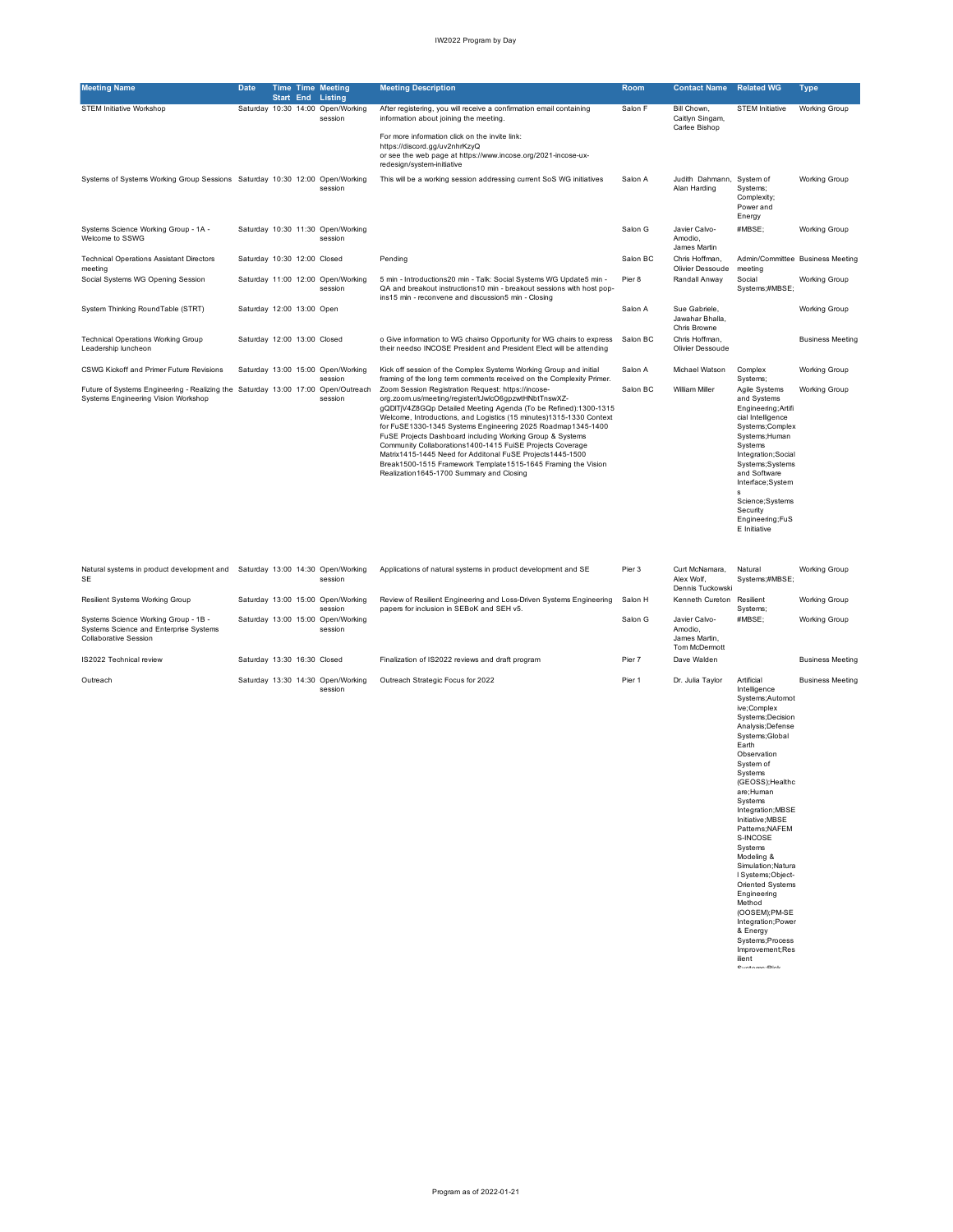| <b>Meeting Name</b>                                                                                 | <b>Date</b>                 |  | <b>Time Time Meeting</b><br><b>Start End Listing</b>    | <b>Meeting Description</b>                                                                                                                                                                                                                                                                                                                                                                                                                                                                                                                                                                                                                                                                                                                                                                                                                                                                                                                                                                                                                                                                                                                                                                                                                                                                                                                                                                                                                                                                                                                                                                                                                                                                                                                                       | Room       | <b>Contact Name</b>                                                                                         | <b>Related WG</b>                                                                                                                                                                                            | <b>Type</b>             |
|-----------------------------------------------------------------------------------------------------|-----------------------------|--|---------------------------------------------------------|------------------------------------------------------------------------------------------------------------------------------------------------------------------------------------------------------------------------------------------------------------------------------------------------------------------------------------------------------------------------------------------------------------------------------------------------------------------------------------------------------------------------------------------------------------------------------------------------------------------------------------------------------------------------------------------------------------------------------------------------------------------------------------------------------------------------------------------------------------------------------------------------------------------------------------------------------------------------------------------------------------------------------------------------------------------------------------------------------------------------------------------------------------------------------------------------------------------------------------------------------------------------------------------------------------------------------------------------------------------------------------------------------------------------------------------------------------------------------------------------------------------------------------------------------------------------------------------------------------------------------------------------------------------------------------------------------------------------------------------------------------------|------------|-------------------------------------------------------------------------------------------------------------|--------------------------------------------------------------------------------------------------------------------------------------------------------------------------------------------------------------|-------------------------|
| Architecture Working Group meetings                                                                 |                             |  | Saturday 14:00 16:30 Open/Working<br>session            | This is preliminary agenda that is awaiting confirmation from different<br>presenters. The agenda may have last minute changes. Day 1: (29th<br>Jan 2022 - Open session - 14:00 to 16:30 PST (23:00 to 01:30 CET,<br>03:30 to 06:00 IST)) 1) Discussion on ISO/IEC 30141 - IoT Reference<br>Architecture (Ken Crowder - 60 mins, awaiting confirmation)2)<br>Discussion on Digital Twins (Jean-Luc Gamier - 30 mins)3) Any other<br>Topic (30 mins)4) 30 min Tea-break (15:00 to 15:30 PST) Day 2 : (30th<br>Jan 2022 - Open session - 14:00 to 16:30 PST (23:00 to 01:30 CET,<br>03:30 to 06:00 IST))1) How to consider Architecting and MBSE related<br>standards for improvement of Digital Transformation<br>(AFNOR/AFIS/AFNet - 30 mins)2) Discussion on Architecture Webinars<br>(Anand Kumar - 30 mins)3) Architecture Track of EMEA workshop (Jean-<br>Luc Garnier - 45 mins)4) Any other Topic (15 mins)4) 30 min Tea-break<br>(15:00 to 15:30 PST)Day 3 : (31st Jan 2022 - Open session - 14:00 to<br>16:30 PST (23:00 to 01:30 CET, 03:30 to 06:00 IST)) 1) Discussion on<br>Guide to ISO/IEC/IEEE 42020 - Architecture Processes (Anand<br>Kumar - 30 mins)2) Discussion on ISO/IEC/IEEE 42010 - Architecture<br>Description (Jean-Luc Gamier - 30 mins)3) Chapter Presentations by<br>INCOSE - UK, AFIS, India (Tim/Jean-Luc/Anand - 45 mins)4) Any other<br>Topic (15 mins)4) 30 min Tea-break (15:00 to 15:30 PST) Day 4: (1st<br>Feb 2022 - Open session - 08:00 to 10:00 PST (17:00 to 19:00 CET.<br>21:30 to 23:30 IST)) 1) Discussions on ArchWG future work (Anand<br>Kumar/Jean-Luc Garnier - 30 mins)2) Discussions on Final presentation<br>for INCOSE Market place (Anand Kumar/Jean-Luc Gamier - 30 mins)3)<br>Any other Topic (1 hour) | Pier $2+4$ | Anand Kumar,<br>Jean-Luc Gamier SE;                                                                         | Architecture;#MB Working Group                                                                                                                                                                               |                         |
| WG Tools Review - Teams/Yammer/Connect Saturday 14:00 15:00 Open/Working<br>migration               |                             |  | session                                                 | Review and knowledge transfer for WG leaders on understanding and Pier 6<br>using the INCOSE Teams/Yabber tools and instructions on how to<br>migrate from the current Connect system.                                                                                                                                                                                                                                                                                                                                                                                                                                                                                                                                                                                                                                                                                                                                                                                                                                                                                                                                                                                                                                                                                                                                                                                                                                                                                                                                                                                                                                                                                                                                                                           |            | William Scheible                                                                                            | Tech Ops<br>Management                                                                                                                                                                                       | <b>Working Group</b>    |
| Digital Engineering Information Exchange                                                            |                             |  | Saturday 14:30 17:30 Open/Working<br>session            | In this meeting the Digital Information Exchange Working group will work Pier 1<br>on products such as Digital Engineering Information Exchange<br>Standards, Digital Engineering Information Exchange Concept Model,<br>Digital Engineering information Exchange Use Cases                                                                                                                                                                                                                                                                                                                                                                                                                                                                                                                                                                                                                                                                                                                                                                                                                                                                                                                                                                                                                                                                                                                                                                                                                                                                                                                                                                                                                                                                                      |            | Frank Salvatore,<br>Terri Chan,<br>Sean McGervey,<br>Celia Tsang                                            | Digital<br>Engineering<br>Information<br>Exchange;#MBS<br>Е;                                                                                                                                                 | <b>Working Group</b>    |
| <b>IWG Strategy Meeting</b>                                                                         |                             |  | Saturday 15:00 17:30 Open/Working                       | Year end review and discuss strategy for 2022                                                                                                                                                                                                                                                                                                                                                                                                                                                                                                                                                                                                                                                                                                                                                                                                                                                                                                                                                                                                                                                                                                                                                                                                                                                                                                                                                                                                                                                                                                                                                                                                                                                                                                                    | Pier 6     | Alain Kouassi                                                                                               | Infrastructure;                                                                                                                                                                                              | <b>Working Group</b>    |
| New Working Group Leaders                                                                           |                             |  | session<br>Saturday 15:00 16:00 Open/Working            |                                                                                                                                                                                                                                                                                                                                                                                                                                                                                                                                                                                                                                                                                                                                                                                                                                                                                                                                                                                                                                                                                                                                                                                                                                                                                                                                                                                                                                                                                                                                                                                                                                                                                                                                                                  | Salon F    | <b>Bill Scheibe</b>                                                                                         |                                                                                                                                                                                                              | <b>Working Group</b>    |
| SBSE ISO 29110 Advanced Profile<br>Introduction                                                     |                             |  | session<br>Saturday 15:00 17:00 Open/Working<br>session | Introduce ISO 29110 Advanced Profile and collaborate with the<br>SBIR/STTR interest. SBIR/STTR participation is limited to firms with 500<br>employees or fewer, SBSE would be a good sponsor for SBIR/STTR.<br>The SBSE WG will work with SBIR/STTR to address<br>technology transfers for VSE's.                                                                                                                                                                                                                                                                                                                                                                                                                                                                                                                                                                                                                                                                                                                                                                                                                                                                                                                                                                                                                                                                                                                                                                                                                                                                                                                                                                                                                                                               | Pier 10    | Angela<br>Robinson,<br>Rüdiger<br>Kaffenberger                                                              | <b>Small Business</b><br>Systems<br>Engineering;                                                                                                                                                             | <b>Working Group</b>    |
| SE Vision 2035 Realization Planning                                                                 | Saturday 15:00 17:00 Closed |  |                                                         | This meeting is for select members of the INCOSE BoD, SE Vision Core Pier 3<br>Team, and FuSE to discuss a path forward for cultivating interest and<br>new projects towards the realization of the SE Vision 2035. The<br>meeting will do the following: Review the SE Challenges from the SE<br>Vision in the context of the global trendsReview the specific<br>recommendations from the SE VisionDiscuss possible activities/projects<br>for promoting and realizing the SE Vision (includes those led by<br>INCOSE and those that may be led by others)Prioritize the<br>activities/projectsIdentify stakeholders and collaborators                                                                                                                                                                                                                                                                                                                                                                                                                                                                                                                                                                                                                                                                                                                                                                                                                                                                                                                                                                                                                                                                                                                         |            | Garry Roedler                                                                                               | <b>Business</b><br>Meeting;                                                                                                                                                                                  | <b>Business Meeting</b> |
| Emergence in Complex Systems                                                                        |                             |  | Saturday 15:30 17:30 Open/Working<br>session            | Joint Session with Systems of Systems Working Group to discussion<br>emergence in systems of systems                                                                                                                                                                                                                                                                                                                                                                                                                                                                                                                                                                                                                                                                                                                                                                                                                                                                                                                                                                                                                                                                                                                                                                                                                                                                                                                                                                                                                                                                                                                                                                                                                                                             | Pier 5     | Michael Watson                                                                                              | Complex<br>Systems; System<br>of Systems;                                                                                                                                                                    | <b>Working Group</b>    |
| Systems Science Working Group - 1C - Future Saturday 15:30 17:00 Open/Working<br>of Systems Science |                             |  | session                                                 |                                                                                                                                                                                                                                                                                                                                                                                                                                                                                                                                                                                                                                                                                                                                                                                                                                                                                                                                                                                                                                                                                                                                                                                                                                                                                                                                                                                                                                                                                                                                                                                                                                                                                                                                                                  | Salon G    | Javier Calvo-<br>Amodio.<br>James Martin,<br>George Mobus                                                   | #MBSE:                                                                                                                                                                                                       | <b>Working Group</b>    |
| SaSIWG "Open House"                                                                                 |                             |  | Saturday 16:30 17:00 Open/Working<br>session            | This is an "Open House" session for others to hear about and discuss<br>the Software & Systems Interface Working Group's current priorities:<br>Business Relevance of Systems Engineering in Software- and Data-<br>Intensive settings, and Data + Architecture adaptive roles and principles<br>to navigate systems-software interfaces.                                                                                                                                                                                                                                                                                                                                                                                                                                                                                                                                                                                                                                                                                                                                                                                                                                                                                                                                                                                                                                                                                                                                                                                                                                                                                                                                                                                                                        | Pier 7     | Jeannine Siviy,<br>Dorothy McKinney Software                                                                | Systems and<br>Interface;                                                                                                                                                                                    | <b>Working Group</b>    |
| Sunday<br>System Thinking RoundTable (STRT)                                                         | Sunday 07:00 08:00 Open     |  |                                                         |                                                                                                                                                                                                                                                                                                                                                                                                                                                                                                                                                                                                                                                                                                                                                                                                                                                                                                                                                                                                                                                                                                                                                                                                                                                                                                                                                                                                                                                                                                                                                                                                                                                                                                                                                                  | Salon A    | Sue Gabriele,                                                                                               |                                                                                                                                                                                                              | <b>Working Group</b>    |
|                                                                                                     |                             |  |                                                         |                                                                                                                                                                                                                                                                                                                                                                                                                                                                                                                                                                                                                                                                                                                                                                                                                                                                                                                                                                                                                                                                                                                                                                                                                                                                                                                                                                                                                                                                                                                                                                                                                                                                                                                                                                  |            | Jawahar Bhalla,<br>Chris Browne                                                                             |                                                                                                                                                                                                              |                         |
| Handbook Editor Meeting                                                                             | Sunday                      |  | 08:00 12:00 Closed                                      | Coordination and discussions on the INCOSE SE Handbook Fifth<br>Edition                                                                                                                                                                                                                                                                                                                                                                                                                                                                                                                                                                                                                                                                                                                                                                                                                                                                                                                                                                                                                                                                                                                                                                                                                                                                                                                                                                                                                                                                                                                                                                                                                                                                                          | Pier 7     | Dave Walden                                                                                                 | SE Handbook                                                                                                                                                                                                  | <b>Working Group</b>    |
| SE Vision 2035                                                                                      | Sunday 08:00 09:00 Open     |  |                                                         |                                                                                                                                                                                                                                                                                                                                                                                                                                                                                                                                                                                                                                                                                                                                                                                                                                                                                                                                                                                                                                                                                                                                                                                                                                                                                                                                                                                                                                                                                                                                                                                                                                                                                                                                                                  | Salon D    | Sanford<br>Friedenthal,<br>Heinz Stoewer,<br>Paul Nielsen,<br>Chris Oster.<br>Garry Roedler,<br>Chris Davey |                                                                                                                                                                                                              | Plenary                 |
| Corporate Advisory Board Workshops                                                                  | Sunday                      |  | 09:00 12:00 Closed                                      |                                                                                                                                                                                                                                                                                                                                                                                                                                                                                                                                                                                                                                                                                                                                                                                                                                                                                                                                                                                                                                                                                                                                                                                                                                                                                                                                                                                                                                                                                                                                                                                                                                                                                                                                                                  | Salon D    | Ron Giachetti,<br>Donald M. York                                                                            |                                                                                                                                                                                                              | <b>Business Meeting</b> |
| Envisioning INCOSE and the United Nations<br>Sustainable Development Goals                          | Sunday                      |  | 09:00 11:30 Open/Working<br>session                     | 5 min - Introductions20 min - Panel: SE in Grand/Global Challenges10<br>min - QA and breakout instructions55 min - team breakout sessions with<br>host pop-ins45 min - reconvene and team presentations5 min - Closing                                                                                                                                                                                                                                                                                                                                                                                                                                                                                                                                                                                                                                                                                                                                                                                                                                                                                                                                                                                                                                                                                                                                                                                                                                                                                                                                                                                                                                                                                                                                           | Pier 8     | Randall Anway,<br>Dana Polojärvi,<br>Ivan Taylor,                                                           | Natural<br>Systems; Social<br>Systems;                                                                                                                                                                       | <b>Working Group</b>    |
| Events core planning committee                                                                      | Sunday 09:00 10:00 Closed   |  |                                                         | <b>Strategy Meeting</b>                                                                                                                                                                                                                                                                                                                                                                                                                                                                                                                                                                                                                                                                                                                                                                                                                                                                                                                                                                                                                                                                                                                                                                                                                                                                                                                                                                                                                                                                                                                                                                                                                                                                                                                                          | Pier 3     | Paul McGoey<br>Donna Long                                                                                   |                                                                                                                                                                                                              | <b>Business Meeting</b> |
| Future of Systems Engineering - Realizing the Sunday<br>Systems Engineering Vision Workshop         |                             |  | 09:00 12:00 Open/Working<br>session                     | 0900-0930 Review of Saturday Workshop Framing0930-1130 Framing<br>the Systems Engineering Vision Realization Round 21130-1200<br>Framing Summary and Close                                                                                                                                                                                                                                                                                                                                                                                                                                                                                                                                                                                                                                                                                                                                                                                                                                                                                                                                                                                                                                                                                                                                                                                                                                                                                                                                                                                                                                                                                                                                                                                                       | Salon BC   | William Miller                                                                                              | Agile Systems<br>and Systems<br>Engineering; Artifi<br>cial Intelligence<br>Systems;Complex<br>Systems; Human<br>Systems<br>Integration; Social<br>Systems; Systems<br>and Software<br>Interface;System<br>s | <b>Working Group</b>    |

s Science;Systems Security Engineering;FuS E Initiative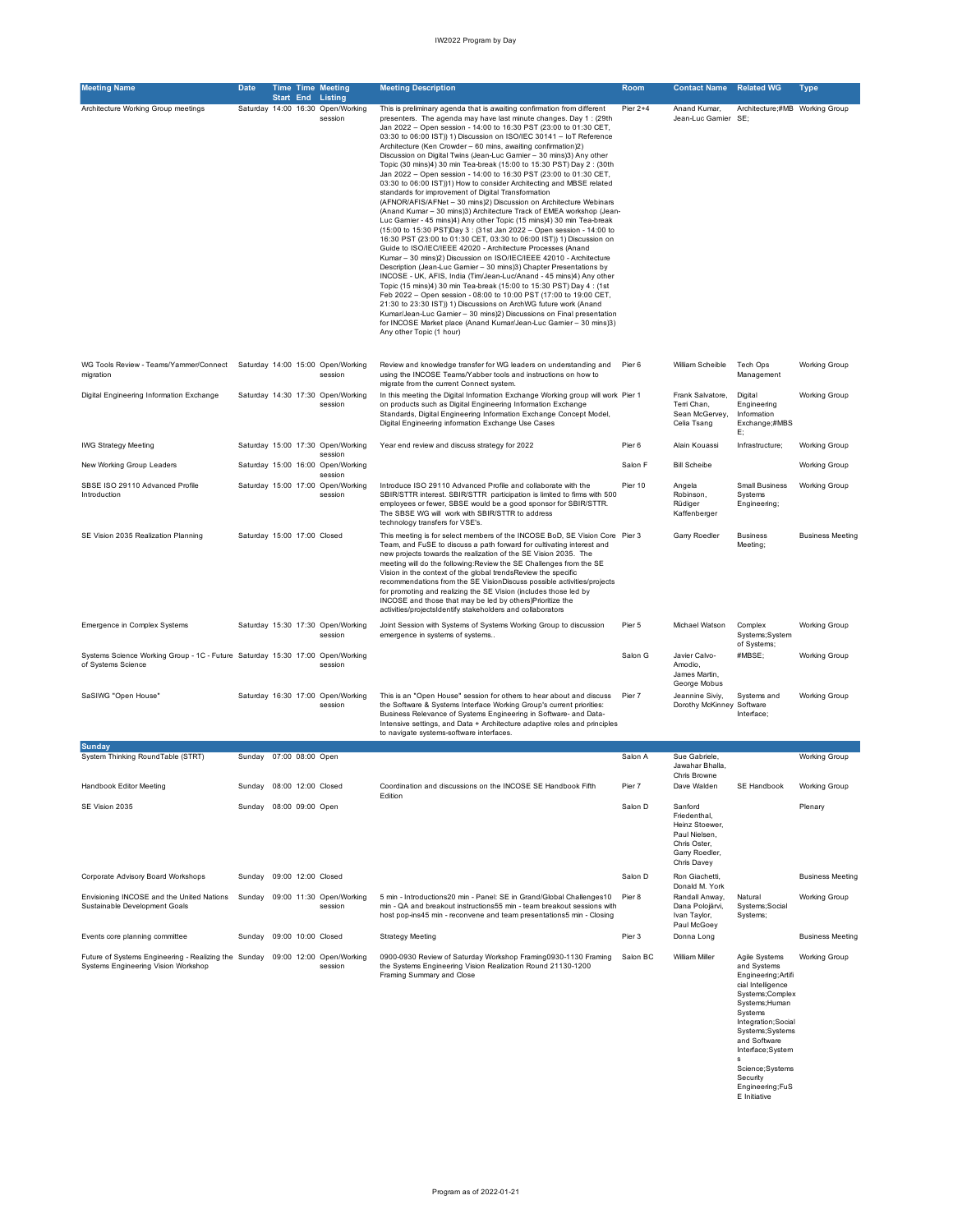| <b>Meeting Name</b>                                                         | <b>Date</b> | <b>Time Time Meeting</b>                              | <b>Meeting Description</b>                                                                                                                                                                                                                                                                                                                                                                                                                                                                                                                                                                                                                  | <b>Room</b> | <b>Contact Name</b>                                                      | <b>Related WG</b>                                            | Type                    |
|-----------------------------------------------------------------------------|-------------|-------------------------------------------------------|---------------------------------------------------------------------------------------------------------------------------------------------------------------------------------------------------------------------------------------------------------------------------------------------------------------------------------------------------------------------------------------------------------------------------------------------------------------------------------------------------------------------------------------------------------------------------------------------------------------------------------------------|-------------|--------------------------------------------------------------------------|--------------------------------------------------------------|-------------------------|
| <b>MBSE</b> Initiative                                                      | Sunday      | <b>Start End Listing</b><br>09:00 18:00 Open          | 09:00 10:00 SysML v2 Update (Sandy Friedenthal)                                                                                                                                                                                                                                                                                                                                                                                                                                                                                                                                                                                             | Salon E     | Troy Peterson,                                                           | #MBSE                                                        | <b>Business Meeting</b> |
|                                                                             |             |                                                       | 10:00 10:30 Break                                                                                                                                                                                                                                                                                                                                                                                                                                                                                                                                                                                                                           |             | Mark Sampson                                                             |                                                              |                         |
|                                                                             |             |                                                       | 10:30 10:50 Opening: Transformation Initiative/Vision Update (Troy<br>Peterson)                                                                                                                                                                                                                                                                                                                                                                                                                                                                                                                                                             |             |                                                                          |                                                              |                         |
|                                                                             |             |                                                       | 10:50 11:50 Working Group Round Robin (Select Working Group<br>Overviews) DEIX, Satelite Ref Model,                                                                                                                                                                                                                                                                                                                                                                                                                                                                                                                                         |             |                                                                          |                                                              |                         |
|                                                                             |             |                                                       | 12:00 13:00 Lunch                                                                                                                                                                                                                                                                                                                                                                                                                                                                                                                                                                                                                           |             |                                                                          |                                                              |                         |
|                                                                             |             |                                                       | 13:00 13:20 DoD OSD DE Update (Phil Zimmerman)                                                                                                                                                                                                                                                                                                                                                                                                                                                                                                                                                                                              |             |                                                                          |                                                              |                         |
|                                                                             |             |                                                       | 13:20 13:40 MBSE/DE/SERC Update (Tom McDermont - GT)                                                                                                                                                                                                                                                                                                                                                                                                                                                                                                                                                                                        |             |                                                                          |                                                              |                         |
|                                                                             |             |                                                       | 13:40 14:00 Analyst MBSE Update (Don Tolle CIMdata)                                                                                                                                                                                                                                                                                                                                                                                                                                                                                                                                                                                         |             |                                                                          |                                                              |                         |
|                                                                             |             |                                                       | 14:00 14:20 Digital Ecosystems (DECO) Update (Russell Peak - GT)                                                                                                                                                                                                                                                                                                                                                                                                                                                                                                                                                                            |             |                                                                          |                                                              |                         |
|                                                                             |             |                                                       | 14:20 14:40 MBSE Standards Update (ASME, IEEE, AIAA, NIST)                                                                                                                                                                                                                                                                                                                                                                                                                                                                                                                                                                                  |             |                                                                          |                                                              |                         |
|                                                                             |             |                                                       | 14:40 15:00 OPM ISO 19450 Update ISO 14641 (ARCADIA<br>Methodology)                                                                                                                                                                                                                                                                                                                                                                                                                                                                                                                                                                         |             |                                                                          |                                                              |                         |
|                                                                             |             |                                                       | 15:00 15:30 Break                                                                                                                                                                                                                                                                                                                                                                                                                                                                                                                                                                                                                           |             |                                                                          |                                                              |                         |
| Systems Science Working Group - 2A -<br>Systems Science and Natural Systems | Sundav      | 09:00 12:00 Open/Working<br>session                   |                                                                                                                                                                                                                                                                                                                                                                                                                                                                                                                                                                                                                                             | Salon G     | Javier Calvo-<br>Amodio,<br>James Martin,<br>Curt McNamara               | #MBSE:                                                       | <b>Working Group</b>    |
| Critical Infrastructure Protection & Recovery<br>Workshop                   | Sunday      | 10:00 12:00 Open/Working<br>session                   | Invited speakers to discuss critical infrastructure systems modeling.<br>Planned speakers from US Department of Homeland Security<br>Infrastructure Data Taxonomy team. More information provided closer to<br>workshop date. Please contact daniel.eisenberg@nps.edu for more<br>information.Please see passcode provided below.Topic: CIPR WG -<br>INCOSE IW Call-inTime: This is a recurring meeting Meet anytimeJoin<br>Zoom Meetinghttps://incose-<br>org.zoom.us/j/91326068478?pwd=SXpmdGVLV2NkVXdLUmRDakJXdk<br>1qUT09Meeting ID: 913 2606 8478Passcode: 268927One tap                                                               | Pier 10     | Daniel Eisenberg                                                         | Critical<br>Infrastructure<br>Protection and<br>Recovery;    | <b>Working Group</b>    |
|                                                                             |             |                                                       | mobile+16699006833,,91326068478#,,,,*268927# US (San<br>Jose)+12532158782,,91326068478#,,,,*268927# US (Tacoma)Dial by<br>your location +1 669 900 6833 US (San Jose) +1 253 215 8782 US<br>(Tacoma) +1 346 248 7799 US (Houston) +1 301 715 8592 US<br>(Washington DC) +1 312 626 6799 US (Chicago) +1 929 205 6099<br>US (New York) 877 853 5257 US Toll-free 888 475 4499 US Toll-<br>freeMeeting ID: 913 2606 8478Passcode: 268927Find your local<br>number: https://incose-org.zoom.us/u/az2eEPcucJoin by Skype for<br>Businesshttps://incose-org.zoom.us/skype/91326068478                                                            |             |                                                                          |                                                              |                         |
| Digital Engineering Information Exchange                                    |             | Sunday 10:00 12:00 Open/Working<br>session            | In this meeting the Digital Information Exchange Working group will work Pier 1<br>on products such as Digital Engineering Information Exchange<br>Standards, Digital Engineering Information Exchange Concept Model,<br>Digital Engineering information Exchange Use Cases                                                                                                                                                                                                                                                                                                                                                                 |             | Frank Salvatore,<br>Terri Chan,<br>Sean McGervey,<br>Celia Tsang         | Digital<br>Engineering<br>Information<br>Exchange;#MBS<br>E; | <b>Working Group</b>    |
| Product Line Engineering WG - Open                                          | Sundav      | 10:00 12:00 Open/Working                              |                                                                                                                                                                                                                                                                                                                                                                                                                                                                                                                                                                                                                                             | Salon A     | Rowland Darbin,                                                          | Product Line                                                 | <b>Working Group</b>    |
| Workshop<br>Resilient Systems Working Group                                 | Sunday      | session<br>10:00 12:00 Open/Working                   | LDSE Strategy with INCOSE Leadership                                                                                                                                                                                                                                                                                                                                                                                                                                                                                                                                                                                                        | Pier 5      | Drew Stovall<br>Kenneth Cureton                                          | Engineering;<br>Resilient                                    | <b>Working Group</b>    |
| SE Vision 2035 Q&A                                                          |             | session<br>Sunday 10:00 11:00 Open/Working<br>session | This session is intended to be a follow-up to the SE Vision 2035<br>presentation on Sunday from 8 - 9 AM to answer questions and engage<br>in dialogue about the SE Vision                                                                                                                                                                                                                                                                                                                                                                                                                                                                  | Pier 11     | Sanford<br>Friedenthal,<br>Chris Davey,<br>Paul Nielsen,<br>Chris Oster, | Systems;<br>SE Vision 2035<br>Special Project                | <b>Working Group</b>    |
|                                                                             |             |                                                       |                                                                                                                                                                                                                                                                                                                                                                                                                                                                                                                                                                                                                                             |             | Garry Roedler,<br>Heinz Stoewer                                          |                                                              |                         |
| Standards Development Department Policy<br>and Practices                    |             | Sunday 10:00 12:00 Closed                             | Business meeting of INCSOE Standards Development Department to:<br>1) review existing policy documents TEC 103 and FIN 102; 2) discuss<br>obligations as Liaison or member of International Standards<br>Development Organizations; 3) verify 2022 project engagements and<br>project status; and 4) Discuss future engagement opportunities.                                                                                                                                                                                                                                                                                               | Pier 9      | Richard Martin,<br>Daniel Siegl                                          | Standards<br>Development<br>Department                       | <b>Working Group</b>    |
| SysML v2 Demo                                                               | Sunday      | 10:00 15:00 Open/Working                              | The objective of this session is to demonstrate current SysML v2                                                                                                                                                                                                                                                                                                                                                                                                                                                                                                                                                                            | Salon F     | Sanford                                                                  | MBSE                                                         | Working Group           |
|                                                                             |             | session                                               | capabilities per the draft SysML v2 Specification using the SysML v2<br>pilot implementation, and to answer questions regarding current and<br>planned capabilities We plan to run two back-to-back demonstrations<br>to accommodate a broader range of attendee schedules.                                                                                                                                                                                                                                                                                                                                                                 |             | Friedenthal,<br>Edwin Seodewotz                                          | Initiative;#MBSE;                                            |                         |
| <b>BKCASE Governing Board Meeting</b>                                       | Sunday      | 10:30 12:00 Closed                                    | The Board of Governors will review progress, plans, budget, and other -                                                                                                                                                                                                                                                                                                                                                                                                                                                                                                                                                                     |             | Art Pyster                                                               | <b>BKCASE</b>                                                | <b>Business Meeting</b> |
| Events - IS2022 Update                                                      | Sunday      | 10:30 12:00 Closed                                    | considerations for 2020 and beyond.                                                                                                                                                                                                                                                                                                                                                                                                                                                                                                                                                                                                         | Pier 3      | Donna Long                                                               |                                                              | <b>Business Meeting</b> |
| <b>Fellows Selection Committee</b>                                          | Sunday      | 10:30 12:00 Closed                                    |                                                                                                                                                                                                                                                                                                                                                                                                                                                                                                                                                                                                                                             | Pier 6      | Bob Kenley,                                                              |                                                              | <b>Business Meeting</b> |
| Knowledge Management Primer                                                 | Sunday      | 10:30 12:00 Open/Working                              | Goal is to share draft, get feedback and work on the document                                                                                                                                                                                                                                                                                                                                                                                                                                                                                                                                                                               | Salon H     | Greg Parnell<br>Jean Duprez,                                             | Knowledge                                                    | <b>Working Group</b>    |
| Honours & Awards Committee                                                  | Sunday      | session<br>11:00 11:30 Closed                         | improvement.                                                                                                                                                                                                                                                                                                                                                                                                                                                                                                                                                                                                                                | Pier 11     | Robert Nilsson<br>Ralf Hartmann                                          | Management;                                                  | <b>Business Meeting</b> |
| Board of Directors Meeting                                                  | Sunday      | 12:00 17:30 Closed                                    |                                                                                                                                                                                                                                                                                                                                                                                                                                                                                                                                                                                                                                             | Pier 5      | Marilee Wheaton                                                          |                                                              | <b>Business Meeting</b> |
| SEP's Luncheon for ASEPs, CSEPs and                                         | Sunday      | 12:00 13:00 ASEP, CSEP,                               | The Certification Advisory Group invites all INCOSE-certified Systems                                                                                                                                                                                                                                                                                                                                                                                                                                                                                                                                                                       | $\sim$      | <b>FALSE</b>                                                             |                                                              | Social Event            |
| <b>ESEPs</b>                                                                |             | <b>ESEP</b>                                           | Engineering Professionals (SEPs) to attend a special luncheon at the<br>2022 International Workshop (IW). The reception will be held on<br>Sunday, 30 January 2022 from 1200 to 1300 at the Torrance Marriott<br>Redondo Beach. The reception is open to all ASEPs, CSEPs, and<br>ESEPs. The main purpose of the luncheon is to recognize the<br>accomplishments and dedication of the INCOSE SEPs. The luncheon<br>will provide an opportunity for the INCOSE ESEPs, CSEPs, and ASEPs<br>to network with each other in a casual setting. Members of the INCOSE<br>leadership team will also be present. Please plan on joining your fellow |             |                                                                          |                                                              |                         |
| System Thinking RoundTable (STRT)                                           |             | Sunday 12:00 13:00 Open                               | SEPs in Torrance.                                                                                                                                                                                                                                                                                                                                                                                                                                                                                                                                                                                                                           | Salon A     | Sue Gabriele,<br>Jawahar Bhalla,<br>Chris Browne                         |                                                              | Working Group           |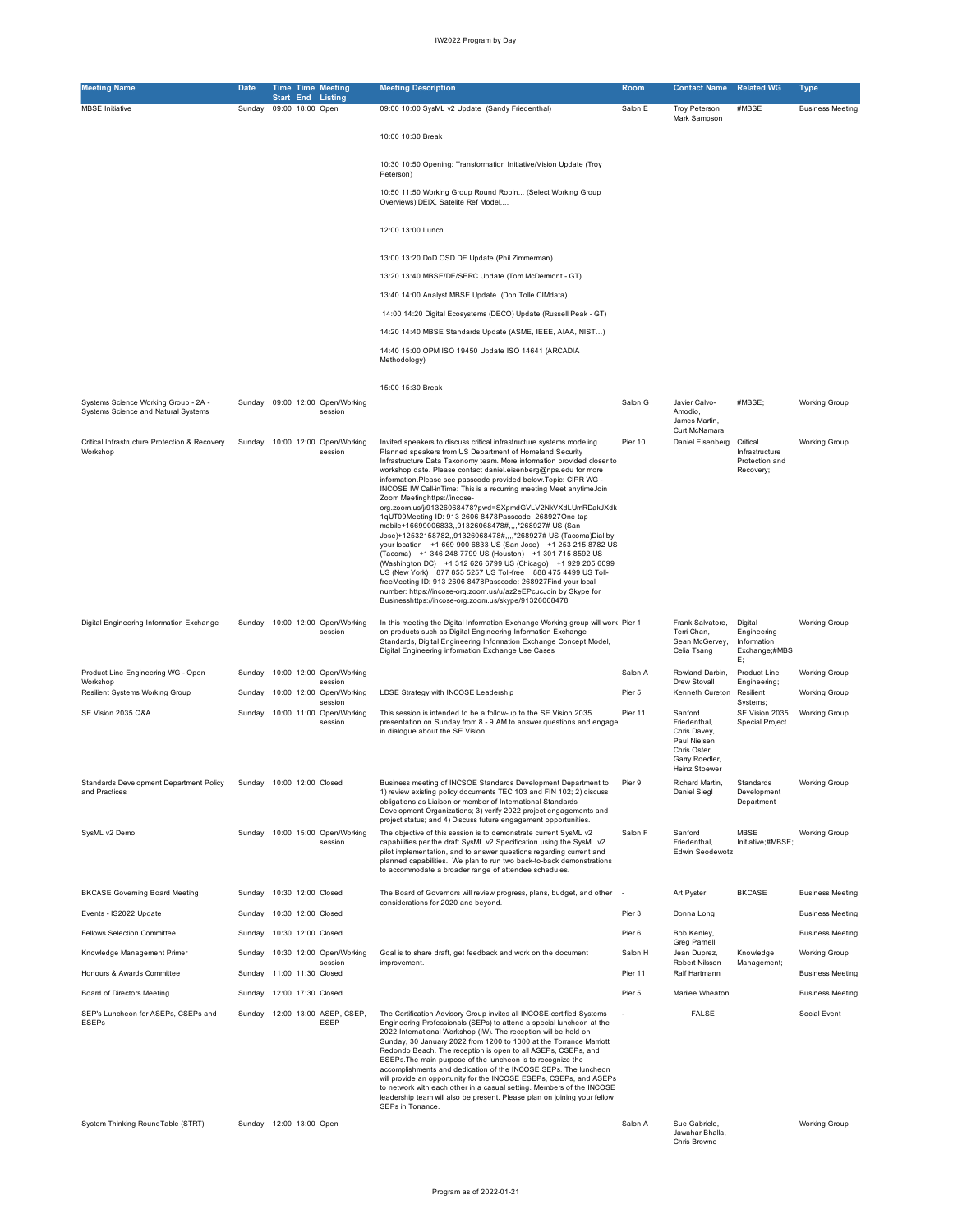| <b>Meeting Name</b>                                              | <b>Date</b> |                    | <b>Time Time Meeting</b>                                        | <b>Meeting Description</b>                                                                                                                                                                                                                                                                                                                                                                                                                                                                                                                                                                                                                                                                                                                                                                                                                                                                                                                                                                                                                                                                                                                                                                                                                                                                                                                                                                                                                                                                                                                                                                                                                                                                                                                                        | Room     | <b>Contact Name</b>                                     | <b>Related WG</b>                                                                                                                                                                                                          | Type                 |
|------------------------------------------------------------------|-------------|--------------------|-----------------------------------------------------------------|-------------------------------------------------------------------------------------------------------------------------------------------------------------------------------------------------------------------------------------------------------------------------------------------------------------------------------------------------------------------------------------------------------------------------------------------------------------------------------------------------------------------------------------------------------------------------------------------------------------------------------------------------------------------------------------------------------------------------------------------------------------------------------------------------------------------------------------------------------------------------------------------------------------------------------------------------------------------------------------------------------------------------------------------------------------------------------------------------------------------------------------------------------------------------------------------------------------------------------------------------------------------------------------------------------------------------------------------------------------------------------------------------------------------------------------------------------------------------------------------------------------------------------------------------------------------------------------------------------------------------------------------------------------------------------------------------------------------------------------------------------------------|----------|---------------------------------------------------------|----------------------------------------------------------------------------------------------------------------------------------------------------------------------------------------------------------------------------|----------------------|
| Agile Systems & SE WG General Meeting                            | Sunday      |                    | <b>Start End Listing</b><br>13:00 15:00 Open/Working<br>session | Intro to the working group, a review of current project status, proposed<br>new projects, and general discussion.                                                                                                                                                                                                                                                                                                                                                                                                                                                                                                                                                                                                                                                                                                                                                                                                                                                                                                                                                                                                                                                                                                                                                                                                                                                                                                                                                                                                                                                                                                                                                                                                                                                 | Pier 1   | <b>Rick Dove</b>                                        | Agile Systems<br>and Systems                                                                                                                                                                                               | <b>Working Group</b> |
| Critical Infrastructure Protection & Recovery<br>Workshop        | Sunday      |                    | 13:00 17:30 Open/Working<br>session                             | CIPR WG Model-based Systems Engineering Workshop. Planned<br>speakers from CIPR WG More information provided closer to workshop<br>date. Please contact daniel.eisenberg@nps.edu for more<br>information.Please see passcode provided below.Topic: CIPR WG -<br>INCOSE IW Call-inTime: This is a recurring meeting Meet anytimeJoin<br>Zoom Meetinghttps://incose-<br>org.zoom.us/j/91326068478?pwd=SXpmdGVLV2NkVXdLUmRDakJXdk<br>1qUT09Meeting ID: 913 2606 8478Passcode: 268927One tap<br>mobile+16699006833,,91326068478#,,,,*268927# US (San<br>Jose)+12532158782,,91326068478#,,,,*268927# US (Tacoma)Dial by<br>your location +1 669 900 6833 US (San Jose) +1 253 215 8782 US<br>(Tacoma) +1 346 248 7799 US (Houston) +1 301 715 8592 US<br>(Washington DC) +1 312 626 6799 US (Chicago) +1 929 205 6099<br>US (New York) 877 853 5257 US Toll-free 888 475 4499 US Toll-<br>freeMeeting ID: 913 2606 8478Passcode: 268927Find your local<br>number: https://incose-org.zoom.us/u/az2eEPcucJoin by Skype for<br>Businesshttps://incose-org.zoom.us/skype/91326068478                                                                                                                                                                                                                                                                                                                                                                                                                                                                                                                                                                                                                                                                                      | Pier 10  | Daniel Eisenberg                                        | Engineering;<br>Critical<br>Infrastructure<br>Protection and<br>Recovery;                                                                                                                                                  | <b>Working Group</b> |
| Handbook Editor Meeting                                          | Sunday      | 13:00 17:00 Closed |                                                                 | Coordination and discussions on the INCOSE SE Handbook Fifth                                                                                                                                                                                                                                                                                                                                                                                                                                                                                                                                                                                                                                                                                                                                                                                                                                                                                                                                                                                                                                                                                                                                                                                                                                                                                                                                                                                                                                                                                                                                                                                                                                                                                                      | Pier 7   | Dave Walden                                             | SE Handbook                                                                                                                                                                                                                | <b>Working Group</b> |
| Heuristics Team                                                  | Sunday      |                    | 13:00 17:30 Open/Working<br>session                             | Edition<br>Open House for INCOSE Heuristics -- Anyone in the INCOSE<br>community interested in heuristics is welcome to drop in any time during<br>this session. When not showing heuristics progress to the community<br>members, the Heuristics Team will work on processing the collected<br>heuristics candidates.                                                                                                                                                                                                                                                                                                                                                                                                                                                                                                                                                                                                                                                                                                                                                                                                                                                                                                                                                                                                                                                                                                                                                                                                                                                                                                                                                                                                                                            | Pier 9   | Dorothy McKinney Heuristics                             |                                                                                                                                                                                                                            | <b>Working Group</b> |
| <b>INCOSE MBSE Patterns Working Group</b>                        | Sunday      |                    | 13:00 15:00 Open/Working<br>session                             | Welcome and introduction to the MBSE Pattern Working Group's goals<br>and focusIntroductions and interests of meeting participantsOverview<br>of MBSE Patterns subject matter and relevanceStatus of current<br>working group projects and activities; related Q&A and<br>interestsDiscussion of additional and future interests of<br>attendeesAdjourn                                                                                                                                                                                                                                                                                                                                                                                                                                                                                                                                                                                                                                                                                                                                                                                                                                                                                                                                                                                                                                                                                                                                                                                                                                                                                                                                                                                                           | Salon BC | William Schindel,<br>Troy Peterson                      | <b>MBSE</b><br>Patterns;#MBSE;                                                                                                                                                                                             | <b>Working Group</b> |
| <b>IWG Product Development</b>                                   | Sunday      |                    | 13:00 16:00 Open/Working<br>session                             | Progress on Guide for the Application of Systems Engineering in Large Pier 8<br>Infrastructure Projects                                                                                                                                                                                                                                                                                                                                                                                                                                                                                                                                                                                                                                                                                                                                                                                                                                                                                                                                                                                                                                                                                                                                                                                                                                                                                                                                                                                                                                                                                                                                                                                                                                                           |          | Alain Kouassi                                           | Infrastructure;                                                                                                                                                                                                            | <b>Working Group</b> |
| Requirements Working Group - General<br>Meeting                  | Sundav      |                    | 13:00 15:00 Open/Working<br>session                             | Requirement Working Group general meeting, covering: Overview of<br>2021 RWG activitiesStatus of RWG Publications and ProductsPlans for<br>2022                                                                                                                                                                                                                                                                                                                                                                                                                                                                                                                                                                                                                                                                                                                                                                                                                                                                                                                                                                                                                                                                                                                                                                                                                                                                                                                                                                                                                                                                                                                                                                                                                   | Salon A  | Tami Katz                                               | Requirements;#M Working Group<br>BSE:                                                                                                                                                                                      |                      |
| Spatial skills and SE                                            | Sundav      |                    | 13:00 14:30 Open/Working                                        | Spatial skills are the basis for success in design and SE.                                                                                                                                                                                                                                                                                                                                                                                                                                                                                                                                                                                                                                                                                                                                                                                                                                                                                                                                                                                                                                                                                                                                                                                                                                                                                                                                                                                                                                                                                                                                                                                                                                                                                                        | Pier 11  | Curt McNamara,                                          | Natural Systems; Working Group                                                                                                                                                                                             |                      |
| Systems Science Working Group - 2B -<br>Category Theory Tutorial | Sunday      |                    | session<br>13:00 15:00 Open/Working<br>session                  | Joint session to present tutorial on Category Theory applied to Systems Salon G<br>Engineering with National Institute of Science and Technology (NIST).                                                                                                                                                                                                                                                                                                                                                                                                                                                                                                                                                                                                                                                                                                                                                                                                                                                                                                                                                                                                                                                                                                                                                                                                                                                                                                                                                                                                                                                                                                                                                                                                          |          | Alex Wolf<br>Michael Watson,<br>Javier Calvo-<br>Amodio | Complex<br>Systems; Natural<br>Systems;System<br>of<br>Systems; Systems<br>Science;#MBSE;                                                                                                                                  | <b>Working Group</b> |
| Digital Engineering Measurements                                 |             |                    | Sunday 13:30 15:30 Open/Working<br>session                      | Overview of the Digital Engineering Measurements FrameworkReview<br>and comment on the Digital Engineering Measurements Framework<br>product.                                                                                                                                                                                                                                                                                                                                                                                                                                                                                                                                                                                                                                                                                                                                                                                                                                                                                                                                                                                                                                                                                                                                                                                                                                                                                                                                                                                                                                                                                                                                                                                                                     | Salon H  | Frank Salvatore                                         | Digital<br>Engineering<br>Information<br>Exchange;Lean<br>Systems<br>Engineering; MBS<br>E<br>Initiative; Measure<br>ment;PM-SE<br>Integration; Proce<br>ss Improvement;                                                   | <b>Working Group</b> |
| Architecture Working Group meetings                              | Sunday      |                    | 14:00 16:30 Open/Working<br>session                             | This is preliminary agenda that is awaiting confirmation from different<br>presenters. The agenda may have last minute changes. Day 1: (29th<br>Jan 2022 - Open session - 14:00 to 16:30 PST (23:00 to 01:30 CET,<br>03:30 to 06:00 IST)) 1) Discussion on ISO/IEC 30141 - IoT Reference<br>Architecture (Ken Crowder - 60 mins, awaiting confirmation)2)<br>Discussion on Digital Twins (Jean-Luc Garnier - 30 mins)3) Any other<br>Topic (30 mins)4) 30 min Tea-break (15:00 to 15:30 PST) Day 2 : (30th<br>Jan 2022 - Open session - 14:00 to 16:30 PST (23:00 to 01:30 CET,<br>03:30 to 06:00 IST))1) How to consider Architecting and MBSE related<br>standards for improvement of Digital Transformation<br>(AFNOR/AFIS/AFNet - 30 mins)2) Discussion on Architecture Webinars<br>(Anand Kumar - 30 mins)3) Architecture Track of EMEA workshop (Jean-<br>Luc Garnier - 45 mins)4) Any other Topic (15 mins)4) 30 min Tea-break<br>(15:00 to 15:30 PST)Day 3 : (31st Jan 2022 - Open session - 14:00 to<br>16:30 PST (23:00 to 01:30 CET, 03:30 to 06:00 IST)) 1) Discussion on<br>Guide to ISO/IEC/IEEE 42020 - Architecture Processes (Anand<br>Kumar - 30 mins)2) Discussion on ISO/IEC/IEEE 42010 - Architecture<br>Description (Jean-Luc Gamier - 30 mins)3) Chapter Presentations by<br>INCOSE - UK, AFIS, India (Tim/Jean-Luc/Anand - 45 mins)4) Any other<br>Topic (15 mins)4) 30 min Tea-break (15:00 to 15:30 PST) Day 4: (1st<br>Feb 2022 - Open session - 08:00 to 10:00 PST (17:00 to 19:00 CET,<br>21:30 to 23:30 IST)) 1) Discussions on ArchWG future work (Anand<br>Kumar/Jean-Luc Garnier - 30 mins)2) Discussions on Final presentation<br>for INCOSE Market place (Anand Kumar/Jean-Luc Gamier - 30 mins)3)<br>Any other Topic (1 hour) | Pier 2+4 | Anand Kumar,<br>Jean-Luc Gamier                         | Architecture;#MB Working Group<br>SE:                                                                                                                                                                                      |                      |
| Comms Networks as Critical Infrastructure                        |             |                    | Sunday 14:00 15:00 Open/Outreach<br>session                     | Our society is reliant on information sharing, in the form of data or voice, Pier 6<br>between people and things. Without it, work stops. Even short duration<br>network outages can result in chaos. Communications Networks<br>underpins society as we know it. Systems engineers inevitably interface<br>with IT - OT - Telecom - Comms, whatever you call it, it has all<br>converged. Join the Telecommunications Working Group to help *get<br>the word out* about what are comms networks - and how we should<br>understand and treat them as systems.                                                                                                                                                                                                                                                                                                                                                                                                                                                                                                                                                                                                                                                                                                                                                                                                                                                                                                                                                                                                                                                                                                                                                                                                     |          | Susan Ronning                                           | Critical<br>Infrastructure<br>Protection and<br>Recovery; Healthc<br>are; Infrastructure;<br>Power & Energy<br>Systems; Smart<br>Cities<br>Initiative;System<br>of<br>Systems; Telecom<br>munications; Tran<br>sportation; | <b>Working Group</b> |
| Human Systems Integration                                        |             |                    | Sunday 14:00 15:30 Open/Working<br>session                      | Preparation of future events: (1) HSI Primer delivery event; (2) HSI<br>Workshop to be held in the Fall of 2022; (3) Anticipation of HSI2023<br>conference to be held in the Fall of 2023.                                                                                                                                                                                                                                                                                                                                                                                                                                                                                                                                                                                                                                                                                                                                                                                                                                                                                                                                                                                                                                                                                                                                                                                                                                                                                                                                                                                                                                                                                                                                                                        | Pier 3   | Guy Andre Boy                                           | Human Systems Working Group<br>Integration;                                                                                                                                                                                |                      |
| Decision Analysis Working Group                                  | Sunday      |                    | 15:00 17:00 Open/Working<br>session                             | Review the status of the DEWGDefine and Select products to work on.                                                                                                                                                                                                                                                                                                                                                                                                                                                                                                                                                                                                                                                                                                                                                                                                                                                                                                                                                                                                                                                                                                                                                                                                                                                                                                                                                                                                                                                                                                                                                                                                                                                                                               | Pier 6   | Frank Salvatore,<br>Greg Parnell                        | Decision<br>Analysis;                                                                                                                                                                                                      | <b>Working Group</b> |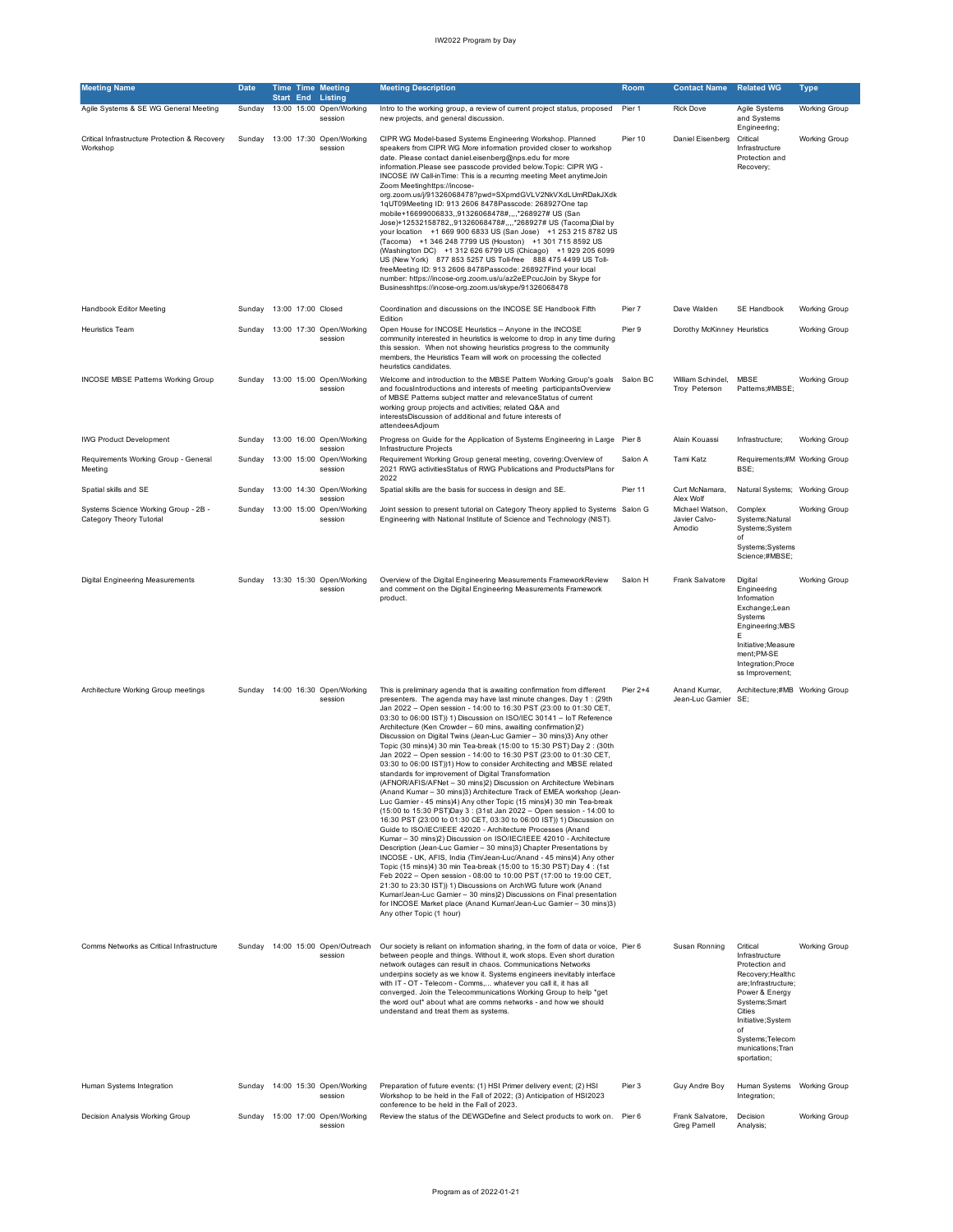| <b>Meeting Name</b>                                                                       | <b>Date</b>               |                  | <b>Time Time Meeting</b>                                        | <b>Meeting Description</b>                                                                                                                                                                                                                                                                                                                                                                                                                                                                                                                       | Room       | <b>Contact Name</b>                                                                           | <b>Related WG</b>                                                                                                                                                                                                                                                                     | <b>Type</b>             |
|-------------------------------------------------------------------------------------------|---------------------------|------------------|-----------------------------------------------------------------|--------------------------------------------------------------------------------------------------------------------------------------------------------------------------------------------------------------------------------------------------------------------------------------------------------------------------------------------------------------------------------------------------------------------------------------------------------------------------------------------------------------------------------------------------|------------|-----------------------------------------------------------------------------------------------|---------------------------------------------------------------------------------------------------------------------------------------------------------------------------------------------------------------------------------------------------------------------------------------|-------------------------|
| Systems Science Working Group - 2C -<br>Category Theory Systems Engineering<br>Discussion | Sunday                    |                  | <b>Start End Listing</b><br>15:30 17:30 Open/Working<br>session | Joint session for discussion of INCOSE members on Category Theory<br>applied to Systems Engineering with National Institute of Science and<br>Technology (NIST).                                                                                                                                                                                                                                                                                                                                                                                 | Salon G    | Michael Watson,<br>Javier Calvo-<br>Amodio                                                    | Complex<br>Systems; Natural<br>Systems;System<br>of<br>Systems; Systems<br>Science;#MBSE;                                                                                                                                                                                             | <b>Working Group</b>    |
| <b>MBSE</b> Reception                                                                     | Sundav                    |                  | 18:00 19:00 MBSE Workshop<br>Participants                       |                                                                                                                                                                                                                                                                                                                                                                                                                                                                                                                                                  | The Strand | <b>Troy Peterson</b>                                                                          | MBSE:                                                                                                                                                                                                                                                                                 | Social Event            |
| <b>Monday</b><br>Events core planning committee                                           | Monday                    |                  | 07:00 08:00 Closed                                              | Operations coordination                                                                                                                                                                                                                                                                                                                                                                                                                                                                                                                          | Pier 3     | Donna Long                                                                                    |                                                                                                                                                                                                                                                                                       | <b>Business Meeting</b> |
| System Thinking RoundTable (STRT)                                                         | Monday 07:00 08:00 Open   |                  |                                                                 |                                                                                                                                                                                                                                                                                                                                                                                                                                                                                                                                                  | Salon A    | Sue Gabriele,<br>Jawahar Bhalla,<br>Chris Browne                                              |                                                                                                                                                                                                                                                                                       | Working Group           |
| Automotive Working Group Session                                                          | Monday                    |                  | 08:00 10:30 Open/Working<br>session                             | 2021 Automotive Working Group end of year report out (30 min)2022<br>Automotive Working Group Projects and plans (30 min)Automotive<br>Working Group/Autosar Collaboration (30 min)Student Projects<br>Presentation (30 min)SE, Safety, and CyberSecurity Presentation (30<br>min)                                                                                                                                                                                                                                                               | Pier 6     | Gary Rushton,<br>Alain Dauron                                                                 | Automotive;                                                                                                                                                                                                                                                                           | Working Group           |
| <b>CSWG Heuristics Focus Team Results</b>                                                 | Monday                    |                  | 08:00 10:00 Open/Working<br>session                             | Meeting of the CSWG Heuristics Focus Team joint with the Heuristics<br>Team to review results of maturing complex system heuristics.                                                                                                                                                                                                                                                                                                                                                                                                             | Salon A    | Michael Watson                                                                                | Complex<br>Systems;                                                                                                                                                                                                                                                                   | Working Group           |
| Events - IS2023 Meeting                                                                   | Mondav                    |                  | 08:00 09:00 Closed                                              |                                                                                                                                                                                                                                                                                                                                                                                                                                                                                                                                                  | Pier 3     | Donna Long                                                                                    |                                                                                                                                                                                                                                                                                       | <b>Business Meeting</b> |
| <b>INCOSE Product Development and You</b>                                                 | Monday                    | 08:00 09:00 Open |                                                                 |                                                                                                                                                                                                                                                                                                                                                                                                                                                                                                                                                  | Salon D    | Christopher<br>Hoffman,<br>Lori Zipes                                                         |                                                                                                                                                                                                                                                                                       | <b>Business Meeting</b> |
| INCOSE Social Systems Engineering, AI &<br>Ethics Workshop                                |                           |                  | Monday 08:00 10:00 Open/Working<br>session                      | Come join us to learn and apply ethical concepts in the lifecycle of Al<br>systems!Outline of Workshop ProceedingsVirtual/In person format; 2-<br>hour Session1. [5 min] Outline of the session and stating session<br>goals2. [20 min] Opening talk on the basics of ethics and analyzing AI<br>systems in a sociotechnical systems perspective 3. [10 min] Discussion<br>of questions for the team breakout sessions & exercise4. [55 min] Team<br>breakout sessions with an exercise5. [45 min] Presentation of findings6.<br>[5 min] Closing | Salon C    | Erika Palmer                                                                                  | Artificial<br>Intelligence<br>Systems;Complex<br>Systems; Social<br>Systems; Systems<br>Engineering<br>Quality<br>Management<br>(SEQM);                                                                                                                                               | Working Group           |
| OpenMBEE Workshop                                                                         |                           |                  | Monday 08:00 17:00 Open/Working<br>session                      | This workshop will be a followup to last year's OpenMBEE workshop<br>with a focus on SysML v2 and MMS 5. Topics include:- Keynote on<br>SysML V2 Working Level (Ed & Sandy)- SysML V2 Implementation<br>within OpenMBEE (Blake, Jason & Alec)- OpenMBEE Update - MMS 5-<br>Ontologies- Boeing Presentation (Lucas)- Ford Presentation (Ahsan)-<br>SE Cookbook (Dan & Steven)- Aerospace Corp SysML v1 model<br>exchange (Karina)- Mars Helicopter Presentation- Virtual Poster Session<br>(Various vendors)                                      | Salon E    | Myra Lattimore,<br>Dan Karlsson,<br>Lucas Aviles                                              | Agile Systems<br>and Systems<br>Engineering; Digit<br>al Engineering<br>Information<br>Exchange; Enterp<br>rise<br>Systems;MBSE<br>Initiative;MBSE<br>Patterns;Object-<br>Oriented Systems<br>Engineering<br>Method<br>(OOSEM);Open<br>Source Systems<br>Engineering<br>Models;#MBSE; | <b>Working Group</b>    |
| Systems of Systems Working Group Sessions Monday 08:00 11:00 Open/Working                 |                           |                  | session                                                         | This will be a working session addressing current SoS WG initiatives                                                                                                                                                                                                                                                                                                                                                                                                                                                                             | Salon B    | Judith Dahmann, System of<br>Alan Harding                                                     | Systems;<br>Complexity;<br>Power and<br>Energy                                                                                                                                                                                                                                        | <b>Working Group</b>    |
| Budget & Planning                                                                         | Monday 09:00 10:00 Closed |                  |                                                                 |                                                                                                                                                                                                                                                                                                                                                                                                                                                                                                                                                  | Pier 1     | <b>Mike Vinarcik</b>                                                                          |                                                                                                                                                                                                                                                                                       | <b>Business Meeting</b> |
| Enterprise Transformation in the 21st Century Monday 09:00 11:30 Open/Working             |                           |                  | session                                                         | 5 min - Introductions20 min - Talk: basics of analyzing products' effects  Pier 8<br>on social systems with examples10 min - QA and breakout<br>instructions55 min - team breakout sessions with host pop-ins45 min -<br>reconvene and team presentations5 min - Closing                                                                                                                                                                                                                                                                         |            | Randall Anway,<br>Bruce<br>McNaughton,<br>William Hubbard,<br>Tom McDermott                   | Enterprise<br>Transformation;C<br>omplex<br>Systems; Social<br>Systems; Systems<br>Engineering<br>Quality<br>Management<br>(SEQM);#MBSE;                                                                                                                                              | Working Group           |
| FuSE Security Topic - Review of INSIGHT<br>Article Submissions                            | Monday                    |                  | 09:00 17:00 Open/Working<br>session                             | Approximately 13 articles to review on strict schedule, articles can be<br>downloaded, authors make short presentation, live & remote audience<br>offers comments and suggestions.                                                                                                                                                                                                                                                                                                                                                               | Salon F    | <b>Rick Dove</b>                                                                              | Systems Security Working Group<br>Engineering;                                                                                                                                                                                                                                        |                         |
| IS2022 Technical review                                                                   | Monday                    |                  | 09:00 12:00 Closed                                              | Finalization of IS2022 reviews and draft program                                                                                                                                                                                                                                                                                                                                                                                                                                                                                                 | Pier 7     | Dave Walden                                                                                   |                                                                                                                                                                                                                                                                                       | <b>Business Meeting</b> |
| Knowledge Map Kick-off                                                                    | Monday                    |                  | 09:00 10:00 Open/Working<br>session                             | Kick-off to start implementing the TPP for knowledge map.                                                                                                                                                                                                                                                                                                                                                                                                                                                                                        | Pier 3     | Jean Duprez,<br>Robert Nilsson,<br>Eric Burgers                                               | Knowledge<br>Management;                                                                                                                                                                                                                                                              | Working Group           |
| Resilient Systems Working Group                                                           | Monday                    |                  | 09:00 12:00 Open/Working<br>session                             | RSWG Future Strategy, including products and Collaboration with other Pier 9<br><b>Working Groups</b>                                                                                                                                                                                                                                                                                                                                                                                                                                            |            | Kenneth Cureton Resilient                                                                     | Systems;                                                                                                                                                                                                                                                                              | <b>Working Group</b>    |
| Standards Development Department<br>Opportunities                                         | Monday                    |                  | 09:00 10:00 Open/Working<br>session                             | This is an opportunity for INCOSE members not already engaged in the Pier 5<br>development of International Standards to get information about<br>participation opportunities.                                                                                                                                                                                                                                                                                                                                                                   |            | Richard Martin,<br>Daniel Siegl                                                               | Standards<br>Development<br>Department                                                                                                                                                                                                                                                | Working Group           |
| Systems Science Working Group - 3A - SE<br>Principles and Heuristics                      | Mondav                    |                  | 09:00 10:00 Open/Working<br>session                             |                                                                                                                                                                                                                                                                                                                                                                                                                                                                                                                                                  | Salon G    | Javier Calvo-<br>Amodio,<br>James Martin,<br>David Rousseau,<br>Mike Pennotti,<br>Peter Brook | #MBSE;                                                                                                                                                                                                                                                                                | Working Group           |
| AI Systems Working Group                                                                  | Monday                    |                  | 10:00 12:00 Open/Working<br>session                             |                                                                                                                                                                                                                                                                                                                                                                                                                                                                                                                                                  | Pier 11    | <b>Barclay Brown</b>                                                                          |                                                                                                                                                                                                                                                                                       | Working Group           |
| Creating your Chapter strategic and operating Monday<br>plans                             |                           |                  | 10:00 12:00 Open/Working<br>session                             |                                                                                                                                                                                                                                                                                                                                                                                                                                                                                                                                                  | Pier 3     | Renee Steinwand Chapters                                                                      |                                                                                                                                                                                                                                                                                       | <b>Business Meeting</b> |
| Digital Engineering Information Exchange                                                  |                           |                  | Monday 10:00 12:00 Open/Working<br>session                      | In this meeting the Digital Information Exchange Working group will work Pier 1<br>on products such as Digital Engineering Information Exchange<br>Standards, Digital Engineering Information Exchange Concept Model,<br>Digital Engineering information Exchange Use Cases                                                                                                                                                                                                                                                                      |            | Frank Salvatore,<br>Terri Chan,<br>Sean McGervey,<br>Celia Tsang                              | Digital<br>Engineering<br>Information<br>Exchange;#MBS<br>E:                                                                                                                                                                                                                          | Working Group           |
| IWG 2022 Planning Meeting                                                                 |                           |                  | Monday 10:00 12:00 Open/Working<br>session                      | Quad Chart and Plans for 2022                                                                                                                                                                                                                                                                                                                                                                                                                                                                                                                    | Salon H    | Alain Kouassi                                                                                 | Infrastructure;                                                                                                                                                                                                                                                                       | <b>Working Group</b>    |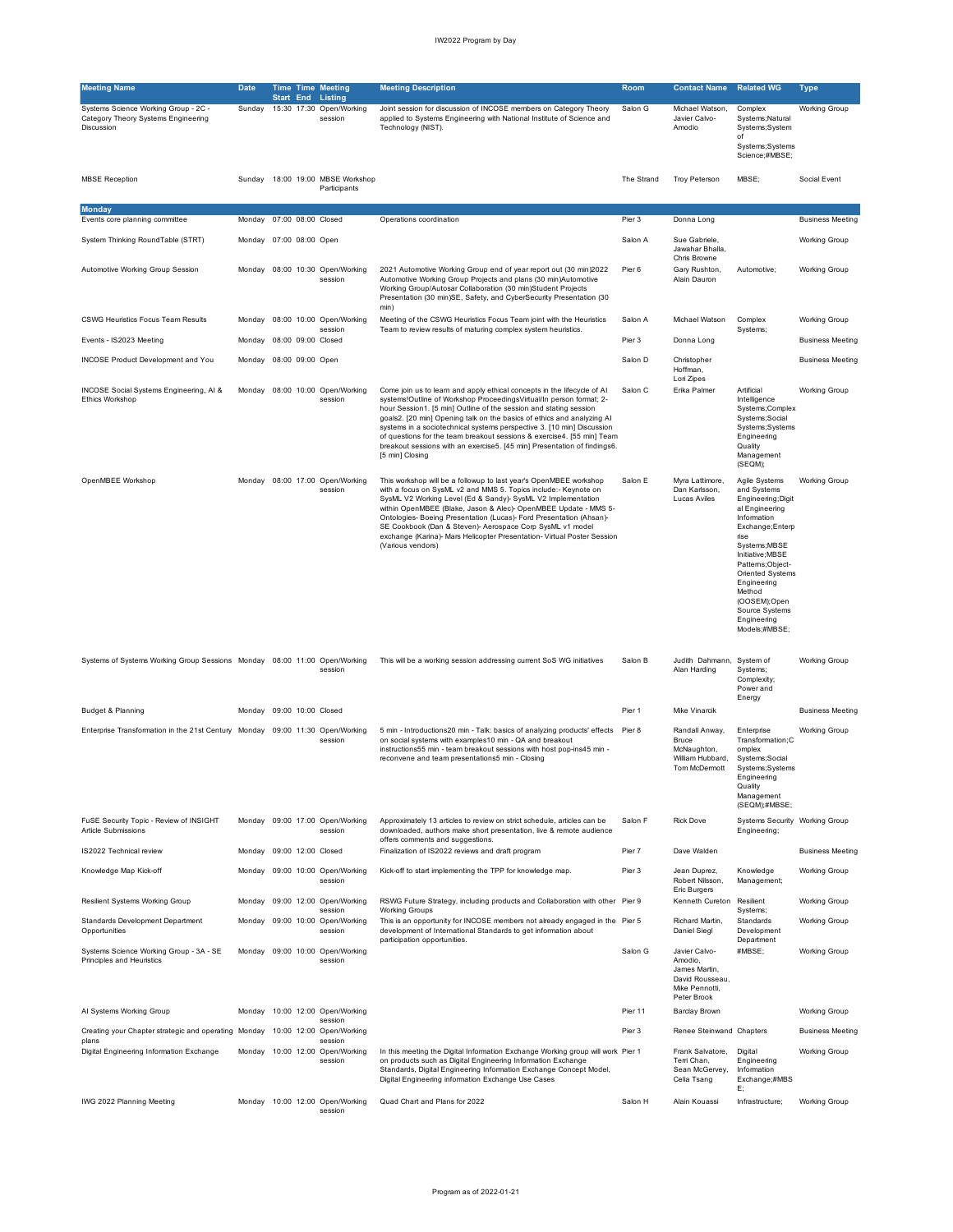| <b>Meeting Name</b>                                                                                            | <b>Date</b>               | Start End | <b>Time Time Meeting</b><br><b>Listing</b>            | <b>Meeting Description</b>                                                                                                                                                                                                                                                                                                                                                                                                                                                                                                                                                                                                                                                                                                                                                                                                                                                                                                                                                                                                                                             | Room    | <b>Contact Name</b>                                                                           | <b>Related WG</b>                                                                                                                                                        | <b>Type</b>             |
|----------------------------------------------------------------------------------------------------------------|---------------------------|-----------|-------------------------------------------------------|------------------------------------------------------------------------------------------------------------------------------------------------------------------------------------------------------------------------------------------------------------------------------------------------------------------------------------------------------------------------------------------------------------------------------------------------------------------------------------------------------------------------------------------------------------------------------------------------------------------------------------------------------------------------------------------------------------------------------------------------------------------------------------------------------------------------------------------------------------------------------------------------------------------------------------------------------------------------------------------------------------------------------------------------------------------------|---------|-----------------------------------------------------------------------------------------------|--------------------------------------------------------------------------------------------------------------------------------------------------------------------------|-------------------------|
| PM-SE Integration Overview/Plenary                                                                             | Monday                    |           | 10:00 12:00 Open/Outreach<br>session                  | Kindly schedule this meeting for Monday, Jan 31, 10:00 am - 12pm PST Pier 2+4<br>- Plenary / Overview. This is the main session for our Working Group to<br>welcome new members and review the goals/objectives of the working<br>group and spend time on the key initiatives of our working group.                                                                                                                                                                                                                                                                                                                                                                                                                                                                                                                                                                                                                                                                                                                                                                    |         | Tina Srivastava,<br>Jean-Claude<br>Roussel                                                    | PM-SE<br>Integration;                                                                                                                                                    | <b>Working Group</b>    |
| Recipes for Working Groups                                                                                     | Monday 10:00 12:00 Open   |           |                                                       | V5.1 23 October 2014<br>Tips for Effective Working Groups                                                                                                                                                                                                                                                                                                                                                                                                                                                                                                                                                                                                                                                                                                                                                                                                                                                                                                                                                                                                              | Salon D | Christopher<br>Hoffman,<br>Olivier Dessoude,                                                  |                                                                                                                                                                          | <b>Business Meeting</b> |
|                                                                                                                |                           |           |                                                       | At the request of Technical Operations, the Measurement Working<br>Group (Paul Frenz - Chair) in conjunction with Assistant Director - Bob<br>Swarz conducted a survey of all of the INCOSE working groups chairs<br>and follow-up interviews with 13 of the respondents who indicated a<br>willingness to participate. After the Technical Operations brief at the<br>IS2014, the following Tips for Effective Working Groups was created.                                                                                                                                                                                                                                                                                                                                                                                                                                                                                                                                                                                                                            |         | Carl Landrum,<br>Phyllis Marbach,<br>Jimmie McEver,<br><b>Bob Swarz</b>                       |                                                                                                                                                                          |                         |
|                                                                                                                |                           |           |                                                       | These Tips for Effective Working Groups is an outcome of these efforts.                                                                                                                                                                                                                                                                                                                                                                                                                                                                                                                                                                                                                                                                                                                                                                                                                                                                                                                                                                                                |         |                                                                                               |                                                                                                                                                                          |                         |
|                                                                                                                |                           |           |                                                       | 1. Forming a Working Group<br>2. Working Group Leadership<br>3. Working Group Communications<br>4. Working Group Product Development<br>5. Working Group Productivity<br>6.Sustaining a Working Group<br>7. Other Comments<br>Appendix                                                                                                                                                                                                                                                                                                                                                                                                                                                                                                                                                                                                                                                                                                                                                                                                                                 |         |                                                                                               |                                                                                                                                                                          |                         |
|                                                                                                                |                           |           |                                                       | 1. Forming a Working Group<br>.Only form a Working Group where there is a compelling need or<br>interest that can be identified<br>•Stakeholders should be clearly and comprehensively identified and<br>involved<br>. It is essential to have a core group of passionate individuals who are<br>vested in the effort<br>. Working group should have multiple leaders-including co-chair(s)<br>committed to working group output-to maintain momentum, identify                                                                                                                                                                                                                                                                                                                                                                                                                                                                                                                                                                                                        |         |                                                                                               |                                                                                                                                                                          |                         |
| Systems Science Working Group - 3B -<br>Transdisciplinary Systems Engineering                                  |                           |           | Monday 10:00 12:00 Open/Working<br>session            | مروامعها ملائريهم لأعم المامطة ممامومة                                                                                                                                                                                                                                                                                                                                                                                                                                                                                                                                                                                                                                                                                                                                                                                                                                                                                                                                                                                                                                 | Salon G | Javier Calvo-<br>Amodio,<br>James Martin,<br>David Rousseau,<br>Mike Pennotti,<br>Peter Brook | #MBSE:                                                                                                                                                                   | <b>Working Group</b>    |
| <b>Fellows Meeting</b>                                                                                         | Monday 10:30 12:00 Closed |           |                                                       |                                                                                                                                                                                                                                                                                                                                                                                                                                                                                                                                                                                                                                                                                                                                                                                                                                                                                                                                                                                                                                                                        | Pier 6  | Bob Kenley,<br>Greg Pamell                                                                    |                                                                                                                                                                          | <b>Business Meeting</b> |
| Joint Session of CSWG and SoSWG                                                                                | Monday                    |           | 10:30 12:30 Open/Working<br>session                   | Joint session to discuss relationship of complex systems topics and<br>system of systems topics.                                                                                                                                                                                                                                                                                                                                                                                                                                                                                                                                                                                                                                                                                                                                                                                                                                                                                                                                                                       | Pier 5  | Michael Watson                                                                                | Complex<br>Systems;System<br>of Systems;                                                                                                                                 | <b>Working Group</b>    |
| SETDB - Demonstration and Open Forum                                                                           | Monday                    |           | 10:30 12:00 Open/Working<br>session                   | An update of the SETDB status and plans, a review of the current and<br>recently released features and an open forum demonstration for the<br>attendees to ask questions about how to use the system, and provide<br>input on how to improve the system.                                                                                                                                                                                                                                                                                                                                                                                                                                                                                                                                                                                                                                                                                                                                                                                                               | Salon A | John Nallon,<br>Stephane<br>Lacrampe,<br>Rene King                                            | SE Tools<br>Database;#MBS<br>Е;                                                                                                                                          | <b>Working Group</b>    |
| Product Line Engineering - Member Working<br>Meeting                                                           | Monday                    |           | 11:00 12:00 Open/Working<br>session                   |                                                                                                                                                                                                                                                                                                                                                                                                                                                                                                                                                                                                                                                                                                                                                                                                                                                                                                                                                                                                                                                                        | Salon C | Rowland Darbin,<br>Drew Stovall                                                               | Product Line<br>Engineering;                                                                                                                                             | <b>Working Group</b>    |
| System Thinking RoundTable (STRT)                                                                              | Monday 12:00 13:00 Open   |           |                                                       |                                                                                                                                                                                                                                                                                                                                                                                                                                                                                                                                                                                                                                                                                                                                                                                                                                                                                                                                                                                                                                                                        | Salon A | Sue Gabriele,<br>Jawahar Bhalla,<br>Chris Browne                                              |                                                                                                                                                                          | <b>Working Group</b>    |
| Chapter Leader training                                                                                        | Monday                    |           | 13:00 15:00 Open/Working<br>session                   |                                                                                                                                                                                                                                                                                                                                                                                                                                                                                                                                                                                                                                                                                                                                                                                                                                                                                                                                                                                                                                                                        | Salon A |                                                                                               | Renee Steinwand Chapter Leaders Business Meeting                                                                                                                         |                         |
| CSWG Primer Future Revisions Action Plan                                                                       | Monday                    |           | 13:00 15:00 Open/Working<br>session                   | Meeting to formulate specific action plan to address challenging<br>questions raised on complex systems leading to a future Complexity<br>Primer update.                                                                                                                                                                                                                                                                                                                                                                                                                                                                                                                                                                                                                                                                                                                                                                                                                                                                                                               | Salon B | Michael Watson                                                                                | Complex<br>Systems;                                                                                                                                                      | <b>Working Group</b>    |
| Digital Engineering Body of Knowledge                                                                          |                           |           | Monday 13:00 15:00 Open/Working<br>session            | The Digital Engineering Body of Knowledge (DEBoK), sponsored by the Pier 5<br>Department of Defense, has launched their BETA version and would<br>like to engage the INCOSE Community to vet their plans to guide their<br>next phase of development. The workshop will cover some of the<br>following topics: Ideas to encourage content submissions and<br>community engagement in the DEBoKCourses of Action (COA) to<br>transition the DEBoK from a currently-restricted environment for DoD, to<br>public, in an effort to include a wider audienceDEBoK Governance<br>approach regarding the strategy, technology, content and roles of<br>Government, Academia, Industry, and Non-ProfitSponsorship,<br>maintenance, and sustainment plans for the DEBoKMethods to<br>encourage sharing of knowledge and navigating the often sensitive<br>considerations around IPParticipants will serve as an important voice to<br>shape the plans of the DEBoK as it moves from BETA to Full<br>Operational Capability (FOC). Please join us and make your voice<br>heard. |         | Frank Salvatore                                                                               | Knowledge<br>Management;Digi<br>tal Engineering<br>Body of<br>Knowledge                                                                                                  | <b>Working Group</b>    |
| Digital Engineering Measurements                                                                               |                           |           | Monday 13:00 15:00 Open/Working<br>session            | Overview of the Digital Engineering Measurements FrameworkReview<br>and comment on the Digital Engineering Measurements Framework<br>product.                                                                                                                                                                                                                                                                                                                                                                                                                                                                                                                                                                                                                                                                                                                                                                                                                                                                                                                          | Salon H | Frank Salvatore                                                                               | Digital<br>Engineering<br>Information<br>Exchange;Lean<br>Systems<br>Engineering; MBS<br>F<br>Initiative; Measure<br>ment;PM-SE<br>Integration; Proce<br>ss Improvement; | <b>Working Group</b>    |
| Handbook Editor Meeting                                                                                        | Monday 13:00 17:00 Closed |           |                                                       | Coordination and discussions on the INCOSE SE Handbook Fifth                                                                                                                                                                                                                                                                                                                                                                                                                                                                                                                                                                                                                                                                                                                                                                                                                                                                                                                                                                                                           | Pier 7  | Dave Walden                                                                                   | SE Handbook                                                                                                                                                              | <b>Working Group</b>    |
| Resilient Systems Working Group                                                                                |                           |           | Monday 13:00 15:00 Open/Working                       | Edition<br>SEBoK 1st Cycle 2022 Planning: v2.6- Resilience Engineering,                                                                                                                                                                                                                                                                                                                                                                                                                                                                                                                                                                                                                                                                                                                                                                                                                                                                                                                                                                                                | Pier 9  | Kenneth Cureton                                                                               | Resilient                                                                                                                                                                | <b>Working Group</b>    |
| Systems Engineering Transformation<br>Narratives                                                               |                           |           | session<br>Monday 13:00 15:30 Open/Working<br>session | Resilience Modeling, and LDSE<br>5 min - Introductions20 min - Panel: SE in Governance; Themes in<br>Policy and Justice 10 min - QA and breakout instructions 55 min - team<br>breakout sessions with host pop-ins45 min - reconvene and team<br>presentations5 min - Closing                                                                                                                                                                                                                                                                                                                                                                                                                                                                                                                                                                                                                                                                                                                                                                                          | Pier 8  | Randall Anway,<br>Paul McGoey,<br>Bernard Mohr,<br>Jennifer Russell,<br>Kay Aikin             | Systems:<br>Human Systems Working Group<br>Integration; Social<br>Systems;#MBSE;                                                                                         |                         |
| Systems Science Working Group - 3C - Critical Monday 13:00 15:00 Open/Working<br>Systems Thinking and Practice |                           |           | session                                               |                                                                                                                                                                                                                                                                                                                                                                                                                                                                                                                                                                                                                                                                                                                                                                                                                                                                                                                                                                                                                                                                        | Salon G | Javier Calvo-<br>Amodio,<br>James Martin,<br>Mike C. Jackson                                  | #MBSE;                                                                                                                                                                   | <b>Working Group</b>    |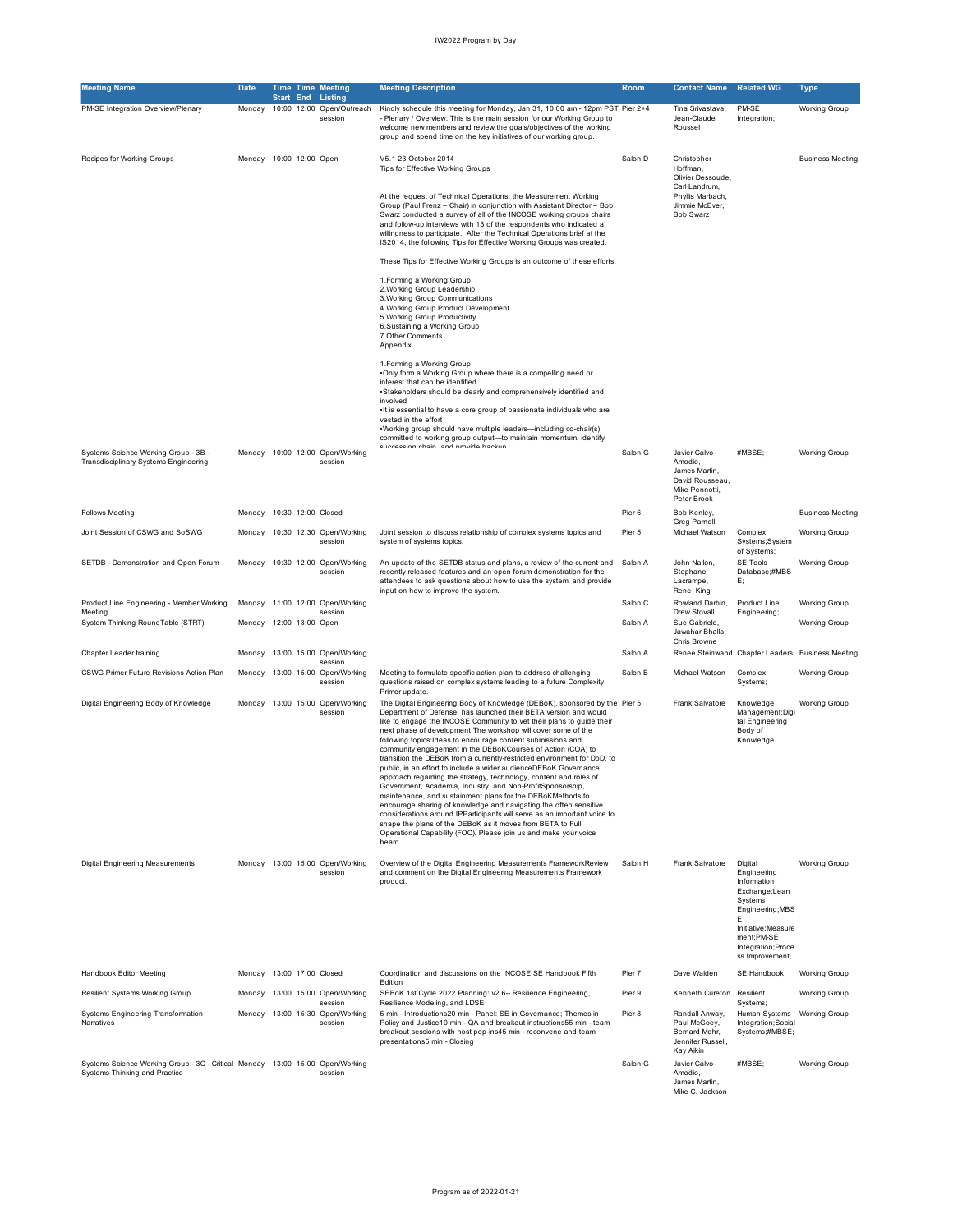| <b>Meeting Name</b>                                                                              | <b>Date</b>               |           | <b>Time Time Meeting</b>                              | <b>Meeting Description</b>                                                                                                                                                                                                                                                                                                                                                                                                                                                                                                                                                                                                                                                                                                                                                                                                                                                                                                                                                                                                                                                                                                                                                                                                                                                                                                                                                                                                                                                                                                                                                                                                                                                                                                                                                                                                                                                                                                                                                     | Room       | <b>Contact Name</b>                      | <b>Related WG</b>                         | <b>Type</b>                      |
|--------------------------------------------------------------------------------------------------|---------------------------|-----------|-------------------------------------------------------|--------------------------------------------------------------------------------------------------------------------------------------------------------------------------------------------------------------------------------------------------------------------------------------------------------------------------------------------------------------------------------------------------------------------------------------------------------------------------------------------------------------------------------------------------------------------------------------------------------------------------------------------------------------------------------------------------------------------------------------------------------------------------------------------------------------------------------------------------------------------------------------------------------------------------------------------------------------------------------------------------------------------------------------------------------------------------------------------------------------------------------------------------------------------------------------------------------------------------------------------------------------------------------------------------------------------------------------------------------------------------------------------------------------------------------------------------------------------------------------------------------------------------------------------------------------------------------------------------------------------------------------------------------------------------------------------------------------------------------------------------------------------------------------------------------------------------------------------------------------------------------------------------------------------------------------------------------------------------------|------------|------------------------------------------|-------------------------------------------|----------------------------------|
| Architecture Working Group meetings                                                              | Monday                    | Start End | Listing<br>14:00 16:30 Open/Working<br>session        | This is preliminary agenda that is awaiting confirmation from different<br>presenters. The agenda may have last minute changes. Day 1 : (29th<br>Jan 2022 - Open session - 14:00 to 16:30 PST (23:00 to 01:30 CET,<br>03:30 to 06:00 IST)) 1) Discussion on ISO/IEC 30141 - IoT Reference<br>Architecture (Ken Crowder - 60 mins, awaiting confirmation)2)<br>Discussion on Digital Twins (Jean-Luc Gamier - 30 mins)3) Any other<br>Topic (30 mins)4) 30 min Tea-break (15:00 to 15:30 PST) Day 2 : (30th<br>Jan 2022 - Open session - 14:00 to 16:30 PST (23:00 to 01:30 CET,<br>03:30 to 06:00 IST))1) How to consider Architecting and MBSE related<br>standards for improvement of Digital Transformation<br>(AFNOR/AFIS/AFNet - 30 mins)2) Discussion on Architecture Webinars<br>(Anand Kumar - 30 mins)3) Architecture Track of EMEA workshop (Jean-<br>Luc Garnier - 45 mins)4) Any other Topic (15 mins)4) 30 min Tea-break<br>(15:00 to 15:30 PST)Day 3 : (31st Jan 2022 - Open session - 14:00 to<br>16:30 PST (23:00 to 01:30 CET, 03:30 to 06:00 IST)) 1) Discussion on<br>Guide to ISO/IEC/IEEE 42020 - Architecture Processes (Anand<br>Kumar - 30 mins)2) Discussion on ISO/IEC/IEEE 42010 - Architecture<br>Description (Jean-Luc Gamier - 30 mins)3) Chapter Presentations by<br>INCOSE - UK, AFIS, India (Tim/Jean-Luc/Anand - 45 mins)4) Any other<br>Topic (15 mins)4) 30 min Tea-break (15:00 to 15:30 PST) Day 4 : (1st<br>Feb 2022 - Open session - 08:00 to 10:00 PST (17:00 to 19:00 CET,<br>21:30 to 23:30 IST)) 1) Discussions on ArchWG future work (Anand<br>Kumar/Jean-Luc Garnier - 30 mins)2) Discussions on Final presentation<br>for INCOSE Market place (Anand Kumar/Jean-Luc Gamier - 30 mins)3)<br>Any other Topic (1 hour)                                                                                                                                                                                                             | Pier 2+4   | Anand Kumar,<br>Jean-Luc Gamier SE;      | Architecture;#MB Working Group            |                                  |
| IT Strategy Meeting                                                                              | Monday 14:30 16:00 Closed |           |                                                       |                                                                                                                                                                                                                                                                                                                                                                                                                                                                                                                                                                                                                                                                                                                                                                                                                                                                                                                                                                                                                                                                                                                                                                                                                                                                                                                                                                                                                                                                                                                                                                                                                                                                                                                                                                                                                                                                                                                                                                                | Pier 1     | <b>Barclay Brown</b>                     |                                           | <b>Business Meeting</b>          |
| Decision Analysis Working Group                                                                  |                           |           | Monday 15:00 17:00 Open/Working<br>session            | Review the status of the DEWGDefine and Select products to work on.                                                                                                                                                                                                                                                                                                                                                                                                                                                                                                                                                                                                                                                                                                                                                                                                                                                                                                                                                                                                                                                                                                                                                                                                                                                                                                                                                                                                                                                                                                                                                                                                                                                                                                                                                                                                                                                                                                            | Pier 6     | Frank Salvatore,<br>Greg Pamell          | Decision<br>Analysis;                     | <b>Working Group</b>             |
| SBSE Work Product Publication, SBIR/STTR Monday 15:00 17:00 Open/Working<br>Goals and Objectives |                           |           | session                                               | Prepare submission of the ISO29110 Intermediate Guide, review ISO<br>29110 Advanced Profile goals, objectives, and work product. Complete<br>collaborate goals and objectives for the SBIR/STTR interest.                                                                                                                                                                                                                                                                                                                                                                                                                                                                                                                                                                                                                                                                                                                                                                                                                                                                                                                                                                                                                                                                                                                                                                                                                                                                                                                                                                                                                                                                                                                                                                                                                                                                                                                                                                      | Pier 3     | Angela Robinson                          | Small Business<br>Systems<br>Engineering; | <b>Working Group</b>             |
| Al Principles and ISO15288                                                                       |                           |           | Monday 15:30 17:00 Open/Working<br>session            | The complexity and complicatedness of our world is escaping our ability Pier 11<br>to comprehend, work, interact, and live successfully within it. VUCA<br>(Volatility, Uncertainty, Complexity and Ambiguity) abounds in our<br>society and the systems we have to deal with. Multivac is the name of a<br>fictional supercomputer, used for directing the global economy and<br>humanity's development, featured in over a dozen science fiction stories<br>by Isaac Asimov. Asimov also in his robot and galactic empire book<br>postulated not just the classic 3 (later 4) laws of robotics but also the<br>existence of corresponding (and more complex) laws of humanics.<br>These notational principles would become the mathematical constructs<br>for psychohistory. This being a science capable of understanding and<br>predicting the mass sociological patterns of humanity. In his foundation<br>series, this science was used to mitigate a 30,000 year period of<br>galactic chaos and suffering, to a mere 1,000 years. Science fiction<br>perhaps, but the potential is emerging and somewhat analogous. The<br>buffers of time and space that our planet provides have been depleted<br>such that we are now truly experiencing the emergent effects in global<br>crises. We could certainly benefit from an AI like multivac, whose<br>processing of global information with suitable programming, could be<br>rapidly adaptive (beyond anything that any individual or group of<br>humans could achieve) to global circumstances. However such<br>programming must also ensure sufficient constraints to serve humanity<br>benignly and ethically within the context of AI laws. This session will<br>explore the mapping of postulated AI principles[1] in the support of the<br>human activity system and the ISO15288 system engineering<br>processes. All presented in the context of a framework[2] derived from<br>holarchy and relational theory. |            | Javier Calvo.<br>Gary Smith              | Systems Science; Working Group            |                                  |
| Nominations & Elections                                                                          | Monday 15:30 17:00 Closed |           |                                                       | Routine NOMELEC meeting, first under new chair Bob Kenley                                                                                                                                                                                                                                                                                                                                                                                                                                                                                                                                                                                                                                                                                                                                                                                                                                                                                                                                                                                                                                                                                                                                                                                                                                                                                                                                                                                                                                                                                                                                                                                                                                                                                                                                                                                                                                                                                                                      | Salon H    | Garry Roedler,<br>Paul<br>Schreinemakers | meeting; Nominati<br>on                   | Admin/Committee Business Meeting |
| Resilient Systems Working Group                                                                  |                           |           | Monday 15:30 17:00 Open/Working                       | Resilience Primer Development                                                                                                                                                                                                                                                                                                                                                                                                                                                                                                                                                                                                                                                                                                                                                                                                                                                                                                                                                                                                                                                                                                                                                                                                                                                                                                                                                                                                                                                                                                                                                                                                                                                                                                                                                                                                                                                                                                                                                  | Pier 9     | Kenneth Cureton                          | Resilient                                 | <b>Working Group</b>             |
| Sector I Leaders meeting                                                                         | Monday                    |           | session<br>15:30 17:30 Open/Working                   |                                                                                                                                                                                                                                                                                                                                                                                                                                                                                                                                                                                                                                                                                                                                                                                                                                                                                                                                                                                                                                                                                                                                                                                                                                                                                                                                                                                                                                                                                                                                                                                                                                                                                                                                                                                                                                                                                                                                                                                | Salon D    | Renee Steinwand Chapters                 | Systems:                                  | Business Meeting                 |
| Sector I Leaders Meet & Greet reception                                                          |                           |           | session<br>Monday 17:30 18:30 By invitational<br>only |                                                                                                                                                                                                                                                                                                                                                                                                                                                                                                                                                                                                                                                                                                                                                                                                                                                                                                                                                                                                                                                                                                                                                                                                                                                                                                                                                                                                                                                                                                                                                                                                                                                                                                                                                                                                                                                                                                                                                                                | Salon D    | Renee Steinwand                          |                                           | Social Event                     |
| <b>Tuesday</b><br>System Thinking RoundTable (STRT)                                              | Tuesday 07:00 08:00 Open  |           |                                                       |                                                                                                                                                                                                                                                                                                                                                                                                                                                                                                                                                                                                                                                                                                                                                                                                                                                                                                                                                                                                                                                                                                                                                                                                                                                                                                                                                                                                                                                                                                                                                                                                                                                                                                                                                                                                                                                                                                                                                                                | Salon A    | Sue Gabriele,                            |                                           | <b>Working Group</b>             |
|                                                                                                  |                           |           |                                                       |                                                                                                                                                                                                                                                                                                                                                                                                                                                                                                                                                                                                                                                                                                                                                                                                                                                                                                                                                                                                                                                                                                                                                                                                                                                                                                                                                                                                                                                                                                                                                                                                                                                                                                                                                                                                                                                                                                                                                                                |            | Jawahar Bhalla,<br>Chris Browne          |                                           |                                  |
| Architecture Working Group meetings                                                              |                           |           | Tuesday 08:00 10:00 Open/Working<br>session           | This is preliminary agenda that is awaiting confirmation from different<br>presenters. The agenda may have last minute changes. Day 1: (29th<br>Jan 2022 - Open session - 14:00 to 16:30 PST (23:00 to 01:30 CET,<br>03:30 to 06:00 IST)) 1) Discussion on ISO/IEC 30141 - IoT Reference<br>Architecture (Ken Crowder - 60 mins, awaiting confirmation)2)<br>Discussion on Digital Twins (Jean-Luc Gamier - 30 mins)3) Any other<br>Topic (30 mins)4) 30 min Tea-break (15:00 to 15:30 PST) Day 2: (30th<br>Jan 2022 - Open session - 14:00 to 16:30 PST (23:00 to 01:30 CET,<br>03:30 to 06:00 IST))1) How to consider Architecting and MBSE related<br>standards for improvement of Digital Transformation<br>(AFNOR/AFIS/AFNet - 30 mins)2) Discussion on Architecture Webinars<br>(Anand Kumar - 30 mins)3) Architecture Track of EMEA workshop (Jean-<br>Luc Gamier - 45 mins)4) Any other Topic (15 mins)4) 30 min Tea-break<br>(15:00 to 15:30 PST)Day 3 : (31st Jan 2022 - Open session - 14:00 to<br>16:30 PST (23:00 to 01:30 CET, 03:30 to 06:00 IST)) 1) Discussion on<br>Guide to ISO/IEC/IEEE 42020 - Architecture Processes (Anand<br>Kumar - 30 mins)2) Discussion on ISO/IEC/IEEE 42010 - Architecture<br>Description (Jean-Luc Gamier - 30 mins)3) Chapter Presentations by<br>INCOSE - UK, AFIS, India (Tim/Jean-Luc/Anand - 45 mins)4) Any other<br>Topic (15 mins)4) 30 min Tea-break (15:00 to 15:30 PST) Day 4: (1st<br>Feb 2022 - Open session - 08:00 to 10:00 PST (17:00 to 19:00 CET,<br>21:30 to 23:30 IST)) 1) Discussions on ArchWG future work (Anand<br>Kumar/Jean-Luc Garnier - 30 mins)2) Discussions on Final presentation<br>for INCOSE Market place (Anand Kumar/Jean-Luc Gamier - 30 mins)3)<br>Any other Topic (1 hour)                                                                                                                                                                                                                 | Pier $2+4$ | Anand Kumar,<br>Jean-Luc Gamier SE;      | Architecture;#MB Working Group            |                                  |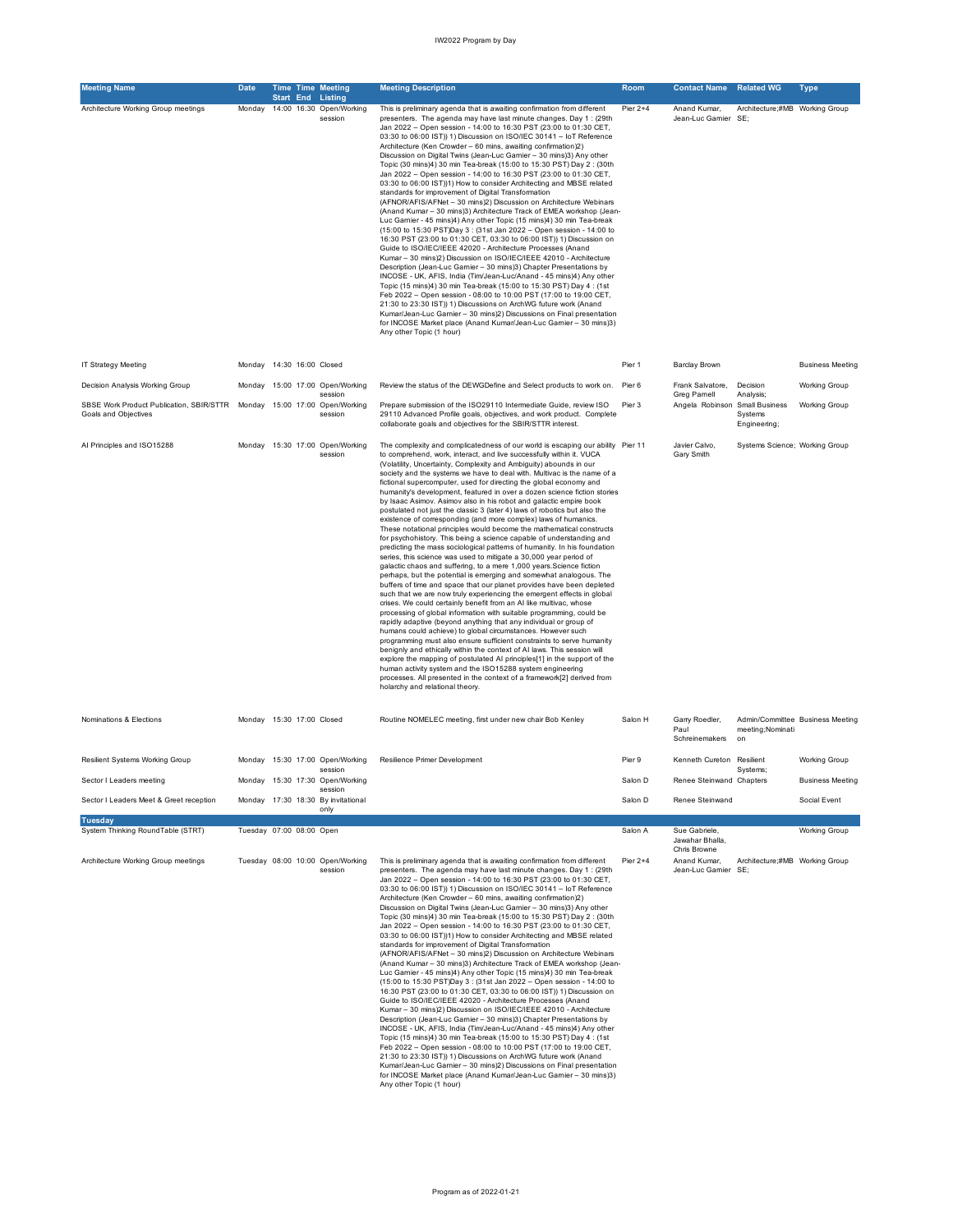| <b>Meeting Name</b>                                                        | <b>Date</b>                |  | <b>Time Time Meeting</b>                                                | <b>Meeting Description</b>                                                                                                                                                                                                                                                                                                                                                                                                                                                                                                                                                                                                                                                                                                                                                                                                                                                                                                                                                                                                                                             | <b>Room</b> | <b>Contact Name</b>                                                        | <b>Related WG</b>                                                                                                                                                                                                                                                                       | Type                    |
|----------------------------------------------------------------------------|----------------------------|--|-------------------------------------------------------------------------|------------------------------------------------------------------------------------------------------------------------------------------------------------------------------------------------------------------------------------------------------------------------------------------------------------------------------------------------------------------------------------------------------------------------------------------------------------------------------------------------------------------------------------------------------------------------------------------------------------------------------------------------------------------------------------------------------------------------------------------------------------------------------------------------------------------------------------------------------------------------------------------------------------------------------------------------------------------------------------------------------------------------------------------------------------------------|-------------|----------------------------------------------------------------------------|-----------------------------------------------------------------------------------------------------------------------------------------------------------------------------------------------------------------------------------------------------------------------------------------|-------------------------|
| Digital Engineering Body of Knowledge                                      |                            |  | <b>Start End Listing</b><br>Tuesday 08:00 09:00 Open/Working<br>session | The Digital Engineering Body of Knowledge (DEBoK), sponsored by the Pier 5<br>Department of Defense, has launched their BETA version and would<br>like to engage the INCOSE Community to vet their plans to guide their<br>next phase of development. The workshop will cover some of the<br>following topics: Ideas to encourage content submissions and<br>community engagement in the DEBoKCourses of Action (COA) to<br>transition the DEBoK from a currently-restricted environment for DoD, to<br>public, in an effort to include a wider audienceDEBoK Governance<br>approach regarding the strategy, technology, content and roles of<br>Government, Academia, Industry, and Non-ProfitSponsorship,<br>maintenance, and sustainment plans for the DEBoKMethods to<br>encourage sharing of knowledge and navigating the often sensitive<br>considerations around IPParticipants will serve as an important voice to<br>shape the plans of the DEBoK as it moves from BETA to Full<br>Operational Capability (FOC). Please join us and make your voice<br>heard. |             | Frank Salvatore                                                            | Knowledge<br>Management; Digi<br>tal Engineering<br>Body of<br>Knowledge                                                                                                                                                                                                                | Working Group           |
| IS2022 Technical review                                                    | Tuesday 08:00 12:00 Closed |  |                                                                         | Finalization of IS2022 reviews and draft program                                                                                                                                                                                                                                                                                                                                                                                                                                                                                                                                                                                                                                                                                                                                                                                                                                                                                                                                                                                                                       | Pier 7      | Dave Walden                                                                |                                                                                                                                                                                                                                                                                         | <b>Business Meeting</b> |
| OpenMBEE Workshop                                                          |                            |  | Tuesday 08:00 12:00 Open/Working<br>session                             | Overflow/backup for material not covered on MondayThis workshop will Salon E<br>be a followup to last year's OpenMBEE workshop with a focus on<br>SysML v2 and MMS 5. Topics include:- Keynote on SysML V2 Working<br>Level (Ed & Sandy)- SysML V2 Implementation within OpenMBEE<br>(Blake, Jason & Alec)- OpenMBEE Update - MMS 5- Ontologies- Boeing<br>Presentation (Lucas)- Ford Presentation (Ahsan)- SE Cookbook (Dan &<br>Steven)- Aerospace Corp SysML v1 model exchange (Karina)- Mars<br>Helicopter Presentation- Virtual Poster Session (Various vendors)                                                                                                                                                                                                                                                                                                                                                                                                                                                                                                  |             | Myra Lattimore,<br>Dan Karlsson,<br>Lucas Aviles                           | Agile Systems<br>and Systems<br>Engineering; Digit<br>al Engineering<br>Information<br>Exchange; Enterp<br>rise<br>Systems; MBSE<br>Initiative; MBSE<br>Patterns;Object-<br>Oriented Systems<br>Engineering<br>Method<br>(OOSEM);Open<br>Source Systems<br>Engineering<br>Models;#MBSE; | <b>Working Group</b>    |
| Systems of Systems Working Group Sessions Tuesday 08:00 11:00 Open/Working |                            |  | session                                                                 | This will be a working session address current systems of systems<br>initiaitives                                                                                                                                                                                                                                                                                                                                                                                                                                                                                                                                                                                                                                                                                                                                                                                                                                                                                                                                                                                      | Salon B     | Judith Dahmann,<br>Alan Harding                                            | System of<br>Systems:<br>Complexity;<br>Power and<br>Energy                                                                                                                                                                                                                             | <b>Working Group</b>    |
| Systems Security Engineering WG General<br>Meeting                         |                            |  | Tuesday 08:00 10:00 Open/Working<br>session                             | Intro to the working group, a review of current project status, proposed Pier 9<br>new projects, and general discussion.                                                                                                                                                                                                                                                                                                                                                                                                                                                                                                                                                                                                                                                                                                                                                                                                                                                                                                                                               |             | <b>Rick Dove</b>                                                           | Systems Security Working Group<br>Engineering;#MB<br>SE;                                                                                                                                                                                                                                |                         |
| Model Portfolio Management Guide Review                                    |                            |  | Tuesday 08:30 10:00 Open/Working<br>session                             | The Model Portfolio Management (MPM) Guide final review and<br>formatting for submittal. The guide defines the scope, purpose, tasks<br>and products of model portfolio management.                                                                                                                                                                                                                                                                                                                                                                                                                                                                                                                                                                                                                                                                                                                                                                                                                                                                                    | Salon A     | Misak Zetilyan,<br>John Nallon,<br>Mark Williams                           | Tools Integration Working Group<br>& Model Lifecycle<br>Management;                                                                                                                                                                                                                     |                         |
| PM-SE Integration - SE Handbook update                                     |                            |  | Tuesday 08:30 10:00 Open/Working<br>session                             | To review the major updates for the SE Handbook V5 on chapters<br>impacted by PM-SE Integration and to give an overview of the last                                                                                                                                                                                                                                                                                                                                                                                                                                                                                                                                                                                                                                                                                                                                                                                                                                                                                                                                    | Salon C     | Jean-Claude<br>Roussel.<br>Tina Srivastava                                 | PM-SE<br>Integration;                                                                                                                                                                                                                                                                   | <b>Working Group</b>    |
| Configuration Management Working Group                                     |                            |  | Tuesday 09:00 12:00 Open/Working<br>session                             | comments recieved by the SEH Editorial Board on 15th Jan 2022.<br>Agenda for the day (15 min break half way through): review of roles and Pier 6<br>changes - and step-downs any opening positionsreview and update of<br>WG Charterreview the topics we have been working on and progress -><br>decision to continue or stoppropose new topics and appoint leaders to<br>the topicsplan for meetings in 2022 based on the topics proposed                                                                                                                                                                                                                                                                                                                                                                                                                                                                                                                                                                                                                             |             | Adriana D'Souza,<br>Aleksander<br>Przybylo,<br>Dale Brown,<br>Aryes Lahiry | Configuration<br>Management;                                                                                                                                                                                                                                                            | <b>Working Group</b>    |
| Events                                                                     | Tuesday 09:00 10:00 Closed |  |                                                                         |                                                                                                                                                                                                                                                                                                                                                                                                                                                                                                                                                                                                                                                                                                                                                                                                                                                                                                                                                                                                                                                                        | Pier 3      | Donna Long                                                                 |                                                                                                                                                                                                                                                                                         | <b>Business Meeting</b> |
| Introduction to the Digital Systems<br><b>Engineering Process model</b>    |                            |  | Tuesday 09:00 10:00 Open/Working<br>session                             | Goal is to :- introduce the product to the audiance.- gather use cases<br>for the product development.                                                                                                                                                                                                                                                                                                                                                                                                                                                                                                                                                                                                                                                                                                                                                                                                                                                                                                                                                                 | Pier 8      | Jean Duprez,<br>Robert Nilsson,<br>Alexander<br>Efremov                    | Architecture; Kno Working Group<br>wledge<br>Management; MB<br>SE Initiative;                                                                                                                                                                                                           |                         |
| NAFEMS-INCOSE SMS Community meeting                                        |                            |  | Tuesday 09:00 12:00 Open/Outreach<br>session                            | Provide overview of NAFEMS-INCOSE collaboration, SMSWG<br>organization and activities including input to SE handbook Ed5, SMS<br>Terms & Definitions and special focus on SMS related standards<br>including FMI and MoSSEC.Meeting will be held virtually, also inviting<br>members from global SMS community to join. Meeting joining details to<br>be confirmed via Zoom or WebEx                                                                                                                                                                                                                                                                                                                                                                                                                                                                                                                                                                                                                                                                                   | Pier 10     | Peter Coleman,<br>Frank Popielas                                           | NAFEMS-<br><b>INCOSE Systems</b><br>Modeling &<br>Simulation;#MBS<br>Е,                                                                                                                                                                                                                 | <b>Working Group</b>    |
| Policy Management Committee                                                | Tuesday 09:00 10:30 Closed |  |                                                                         | This is a closed meeting for the PMC. It will be an introduction to the<br>PMC and the member responsibilities for the new Board Members.                                                                                                                                                                                                                                                                                                                                                                                                                                                                                                                                                                                                                                                                                                                                                                                                                                                                                                                              | Pier 1      | <b>KIRK</b><br>MICHEALSON                                                  | <b>Business</b><br>Meeting;                                                                                                                                                                                                                                                             | <b>Business Meeting</b> |
| Social Systems WG Planning                                                 |                            |  | Tuesday 09:00 10:00 Open/Working<br>session                             | 5 min - Introductions20 min - IW Session Reports5 min - QA and<br>breakout instructions10 min - breakout sessions with host pop-ins15 min<br>- reconvene and planning discussion5 min - Closing                                                                                                                                                                                                                                                                                                                                                                                                                                                                                                                                                                                                                                                                                                                                                                                                                                                                        | Pier 11     | Randall Anway,<br>Shamsnaz<br>Bhada,<br>Erika Palmer                       | Social<br>Systems;#MBSE                                                                                                                                                                                                                                                                 | Working Group           |
| Standards Development Department<br>Opportunities                          |                            |  | Tuesday 09:00 10:00 Open/Working<br>session                             | An open meeting for folks interested in participating in the development Pier 5<br>of International Standards.                                                                                                                                                                                                                                                                                                                                                                                                                                                                                                                                                                                                                                                                                                                                                                                                                                                                                                                                                         |             | Richard Martin,<br>Daniel Siegl                                            | Standards<br>Development<br>Department                                                                                                                                                                                                                                                  | Working Group           |
| Category Theory Consortium Formiulation                                    | Tuesday 10:00 12:00 Closed |  |                                                                         | Joint session to discuss a Consortium on Category Theory with National Pier 3<br>Institute of Science and Technology (NIST).                                                                                                                                                                                                                                                                                                                                                                                                                                                                                                                                                                                                                                                                                                                                                                                                                                                                                                                                           |             | Michael Watson,<br>Javier Calvo-<br>Amodio                                 | Complex<br>Systems; Systems<br>Science;                                                                                                                                                                                                                                                 | Working Group           |
| Digital Engineering Body of Knowledge                                      |                            |  | Tuesday 10:00 12:00 Open/Working<br>session                             | The Digital Engineering Body of Knowledge (DEBoK), sponsored by the Pier 5<br>Department of Defense, has launched their BETA version and would<br>like to engage the INCOSE Community to vet their plans to guide their<br>next phase of development. The workshop will cover some of the<br>following topics: Ideas to encourage content submissions and<br>community engagement in the DEBoKCourses of Action (COA) to<br>transition the DEBoK from a currently-restricted environment for DoD, to<br>public, in an effort to include a wider audienceDEBoK Governance<br>approach regarding the strategy, technology, content and roles of<br>Government, Academia, Industry, and Non-ProfitSponsorship,<br>maintenance, and sustainment plans for the DEBoKMethods to<br>encourage sharing of knowledge and navigating the often sensitive<br>considerations around IPParticipants will serve as an important voice to<br>shape the plans of the DEBoK as it moves from BETA to Full<br>Operational Capability (FOC). Please join us and make your voice<br>heard. |             | Frank Salvatore                                                            | Knowledge<br>Management; Digi<br>tal Engineering<br>Body of<br>Knowledge                                                                                                                                                                                                                | <b>Working Group</b>    |
| HSI Primer Writing Workshop                                                |                            |  | Tuesday 10:00 12:00 Open/Working<br>session                             | The aim of this workshop session is to continue the writing and<br>discussions around the latest iteration of the HSI Primer, recent<br>restructure of the content and future planning for events. This session<br>will also involve IW summary and wash-up and setting of actions.                                                                                                                                                                                                                                                                                                                                                                                                                                                                                                                                                                                                                                                                                                                                                                                    | Pier 8      | Grace Kennedy,<br>Guy Andre Boy                                            | Human Systems Working Group<br>Integration; Social<br>Systems;                                                                                                                                                                                                                          |                         |
| SEH v5 Feedback Review & Planning                                          |                            |  | Tuesday 10:00 12:00 Open/Outreach<br>session                            |                                                                                                                                                                                                                                                                                                                                                                                                                                                                                                                                                                                                                                                                                                                                                                                                                                                                                                                                                                                                                                                                        | Salon H     | Kenneth Cureton                                                            |                                                                                                                                                                                                                                                                                         | Working Group           |